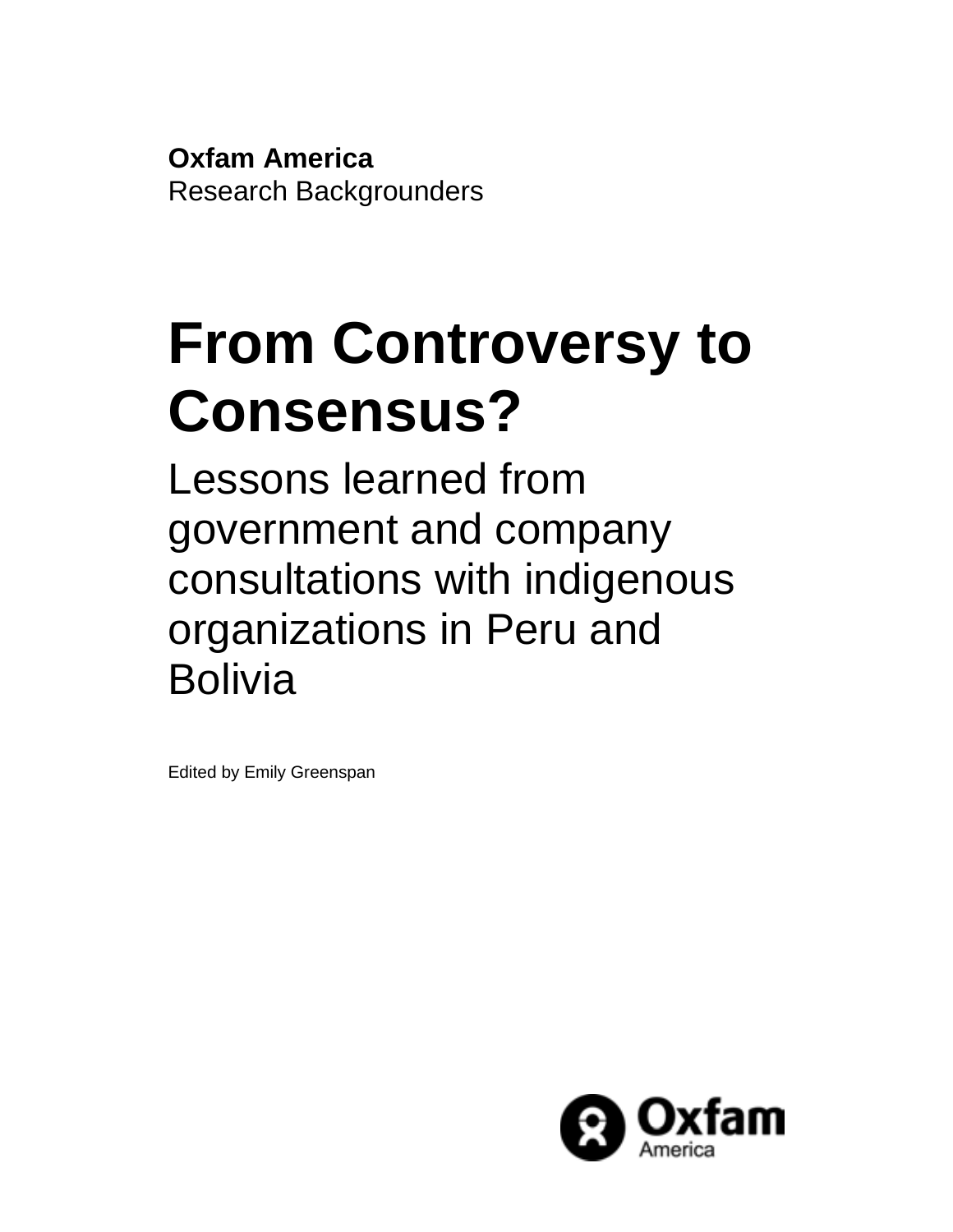## **Contents**

| San Martin subnational government consultation with indigenous       |  |
|----------------------------------------------------------------------|--|
|                                                                      |  |
|                                                                      |  |
|                                                                      |  |
|                                                                      |  |
| Espinar campesino communities' dialogue and negotiation experiences  |  |
|                                                                      |  |
|                                                                      |  |
|                                                                      |  |
|                                                                      |  |
|                                                                      |  |
|                                                                      |  |
|                                                                      |  |
|                                                                      |  |
| Bolivian government consultation with the Guaraní indigenous peoples |  |
|                                                                      |  |
|                                                                      |  |
| Initial failures and redirection of the consultation process31       |  |
|                                                                      |  |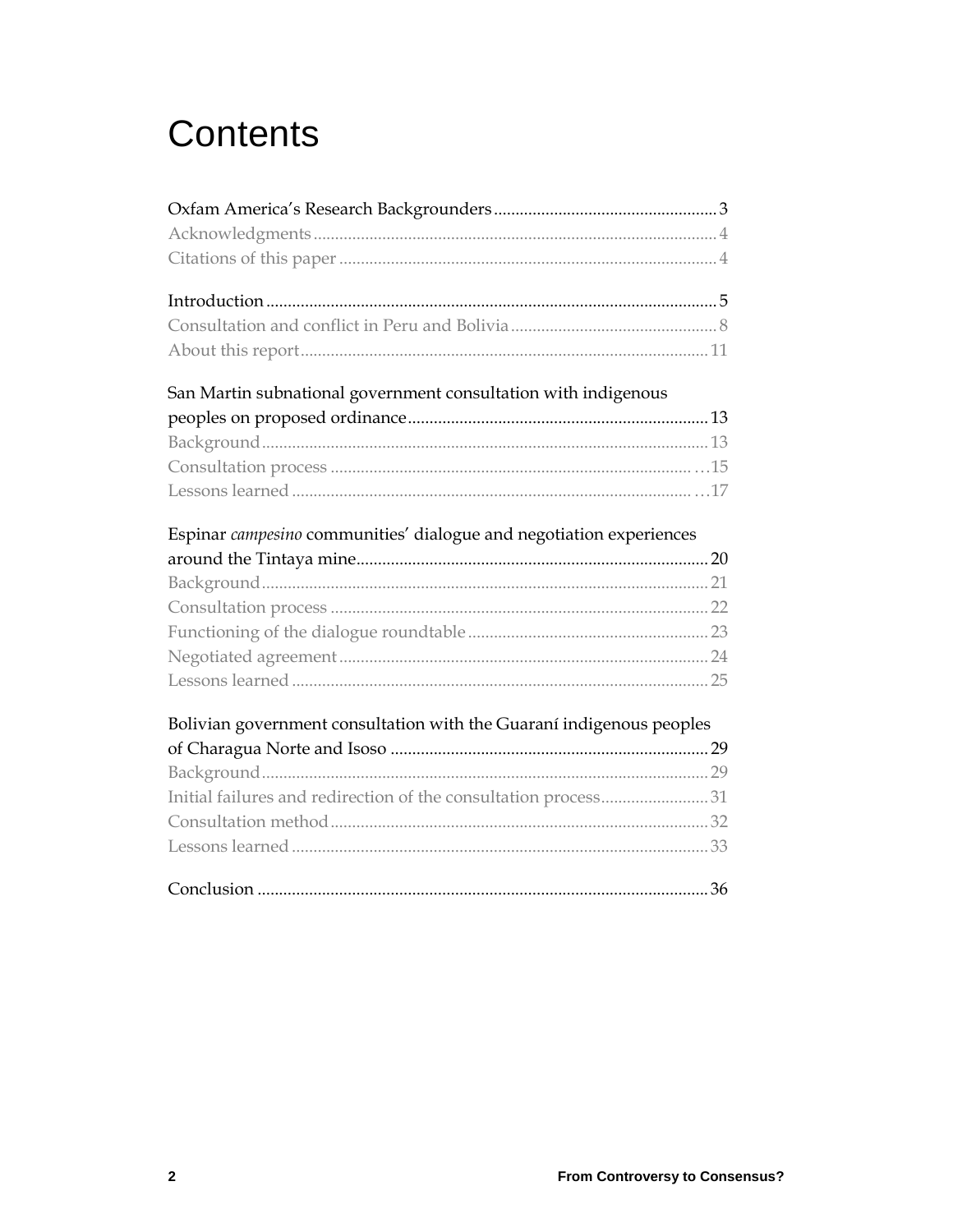## Oxfam America's Research Backgrounders

Series editor: Kimberly Pfeifer

Oxfam America's Research Backgrounders are designed to inform and foster discussion about topics critical to poverty reduction. The series explores a range of issues on which Oxfam America works—all within the broader context of international development and humanitarian relief. The series was designed to share Oxfam America's rich research with a wide audience in hopes of fostering thoughtful debate and discussion. All Backgrounders are available as downloadable PDFs on our website, [oxfamamerica.org/research,](http://www.oxfamamerica.org/research) and may be distributed and cited with proper attribution (please see the following page).

Topics of Oxfam America's Research Backgrounders are selected to support Oxfam's development objectives or key aspects of our policy work. Each Backgrounder represents an initial effort by Oxfam to inform the strategic development of our work, and each is either a literature synthesis or original research, conducted or commissioned by Oxfam America. All Backgrounders have undergone peer review.

Oxfam America's Research Backgrounders are not intended as advocacy or campaign tools; nor do they constitute an expression of Oxfam America policy. The views expressed are those of the authors—not necessarily those of Oxfam. Nonetheless, we believe this research constitutes a useful body of work for all readers interested in poverty reduction.

Backgrounders available:

- "Local Capacity in Humanitarian Response: Vision or mirage?" by Michael Delaney and Jacobo Ocharan (2012).
- "Systems, power, and agency in market-based approaches to poverty," by Chris Jochnick (2012).
- "Measuring Economic Progress and Well-Being: How to move beyond GDP," by Heloisa Marone (2012).
- "Land Rights, Land Tenure, and Urban Recovery: Rebuilding postearthquake Port-au-Prince and Léogâne," by Harley F. Etienne (2012).
- "Haiti Rice Value Chain Assessment: Rapid diagnosis and implications for program design," by David C. Wilcock and Franco Jean-Pierre (2012).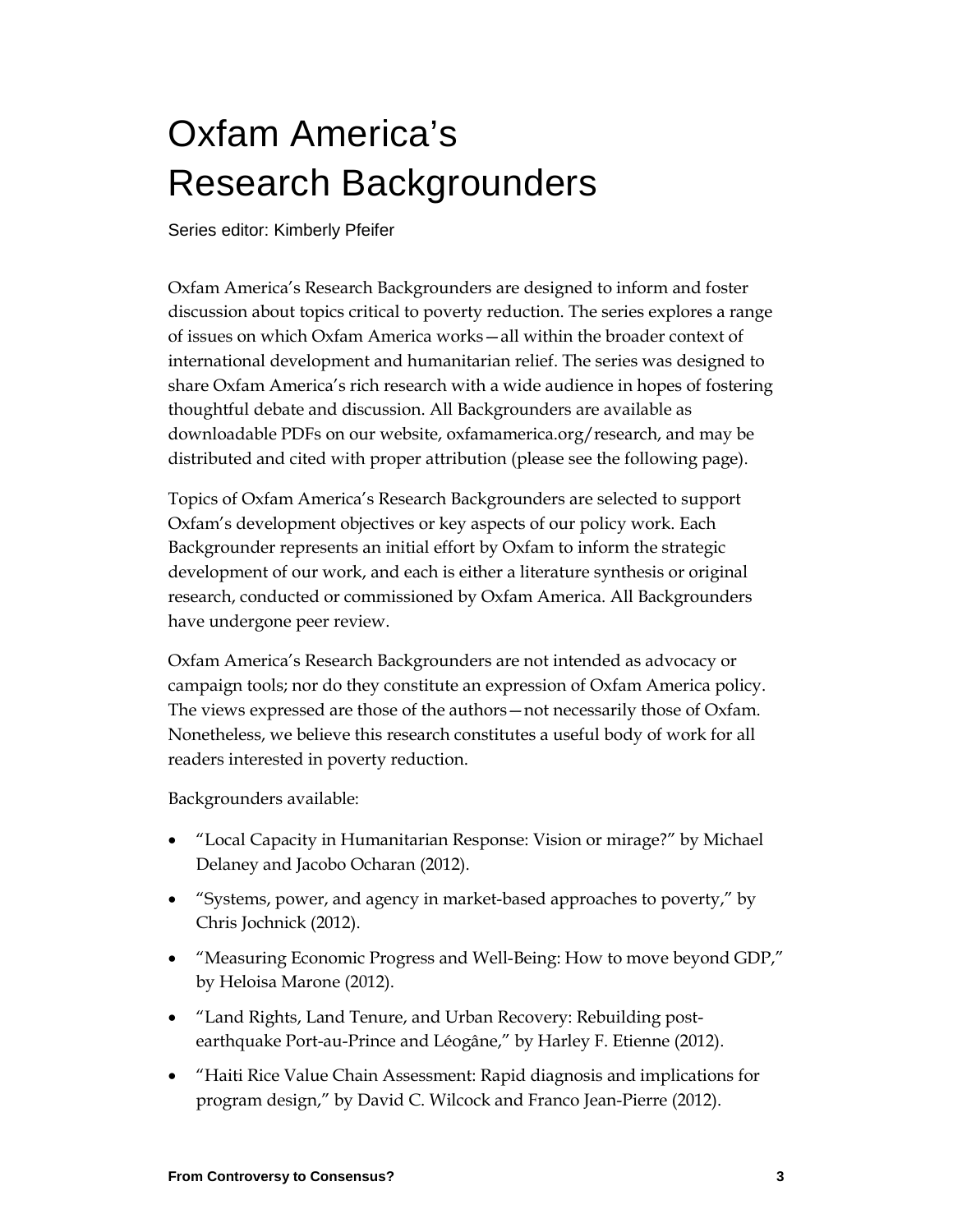## Acknowledgments

Oxfam America would like to thank Carlos Ching Castañeda, Wuille Ruiz Figueroa, and Areli Soto Tejeda of Paz y Esperanza*,* Gerardo Castillo and Laura Sorias of Societas Consultora de Análisis Social*,* and Iván Bascopé Sanjinés of the Centro de Estudios Jurídicos e Investigación Social for conducting the field research in Peru and Bolivia that provides the basis for the case study summaries included in this report.

Thanks are due to the many reviewers who provided valuable input, including Oxfam colleagues Santiago Alfaro, Rocio Ávila, Frank Boeren, Louise Clark, Christian Ferreyra, Ian Gary, Noemie Hailu, Ariel Pérez, Kimberly Pfeifer, and Keith Slack.

## Citations of this paper

Please use the following format when citing this paper. For permission to publish a larger excerpt, please email your request t[o permissions@oxfamamerica.org.](mailto:permissions@oxfamamerica.org)

Emily Greenspan, "From Controversy to Consensus? Lessons learned from government and company consultations with indigenous peoples in Peru and Bolivia," Oxfam America Research Backgrounder series (2012): http://www.oxfamamerica.org/publications/from-controversy-to-consensus.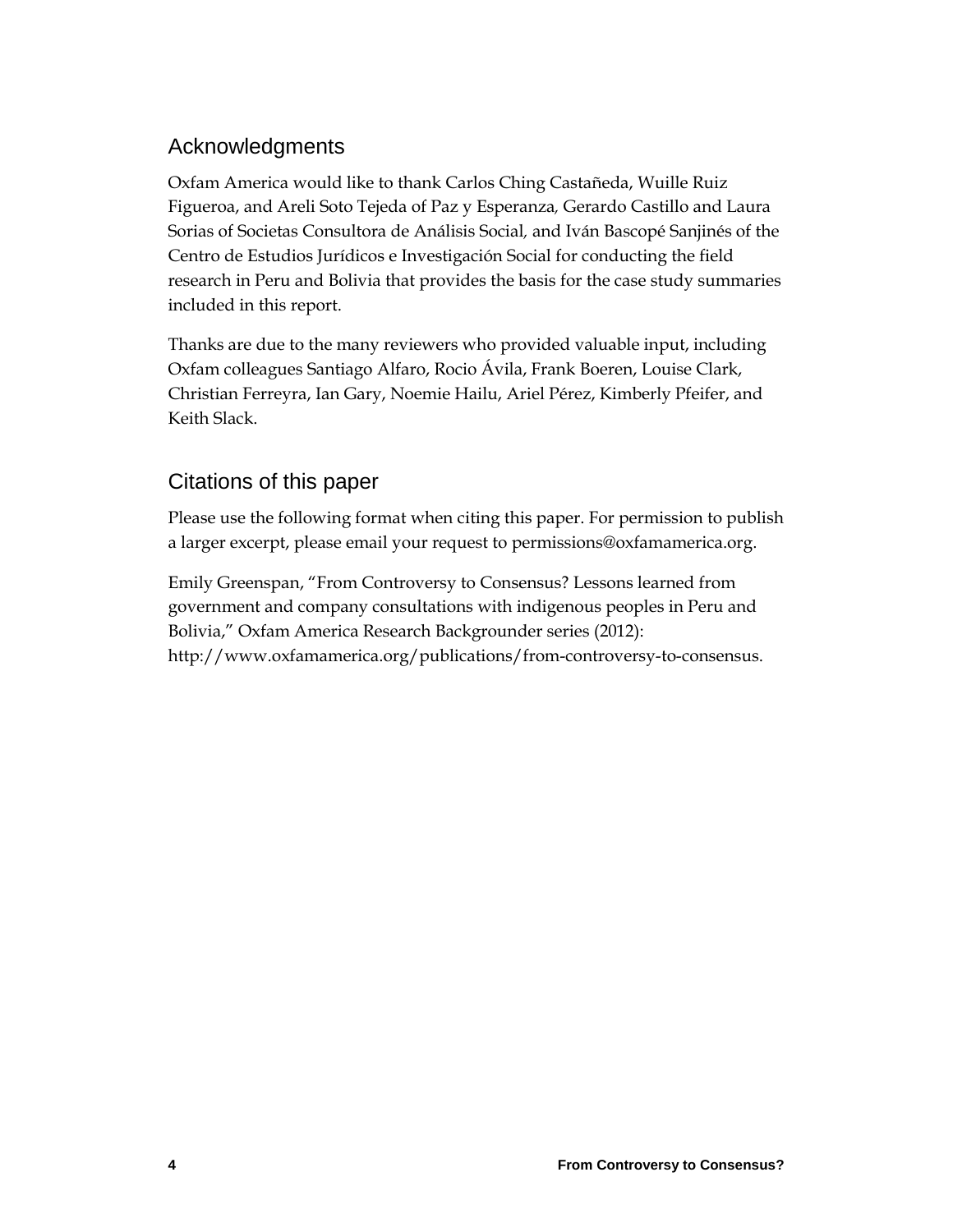## Introduction

With the growing global demand for natural resources such as oil and minerals, governments and companies implementing large-scale development projects must extend their reach to increasingly remote and sensitive areas. Within this context, they must work even harder to mitigate the social and environmental risks associated with their projects. Indigenous peoples may be particularly vulnerable to these risks given that they often have close cultural and spiritual attachments to their lands and in many instances depend on their natural resources for subsistence.

When development projects entail potential risks for indigenous peoples or local communities, governments and companies must invest time and resources in ensuring the early and ongoing participation of these communities in project design and implementation. The principle of free, prior, and informed consent (FPIC) creates an opportunity for project sponsors to identify potential risks and opportunities among affected communities early in the project development process, and to adjust project planning accordingly.

In its extractive industries program, Oxfam defines FPIC as the principle that indigenous peoples and local communities must be adequately informed about oil, gas, and mining projects in a timely manner and given the opportunity to approve (or reject) these projects prior to the commencement of operations. FPIC includes participation in setting the terms and conditions that address the economic, social, and environmental impacts of all phases of extraction and postextraction operations. Engagement with communities must be conducted in local languages, and information must be provided in a manner accessible to communities.

The concept of FPIC, while still evolving, is gaining momentum. For indigenous peoples, FPIC is established as a right under international law. Indigenous peoples' special status and rights under international law reflect their standing as distinct, self-determining peoples with collective rights. Any conflict between indigenous and non-indigenous communities regarding participation in decision making must be resolved with particular regard to this special status. However, FPIC is emerging more broadly as a principle of best practice for sustainable development, as a means to reduce conflict as well as increase the legitimacy of the project in the eyes of stakeholders. All local communities that face potentially significant adverse impacts from development projects should have the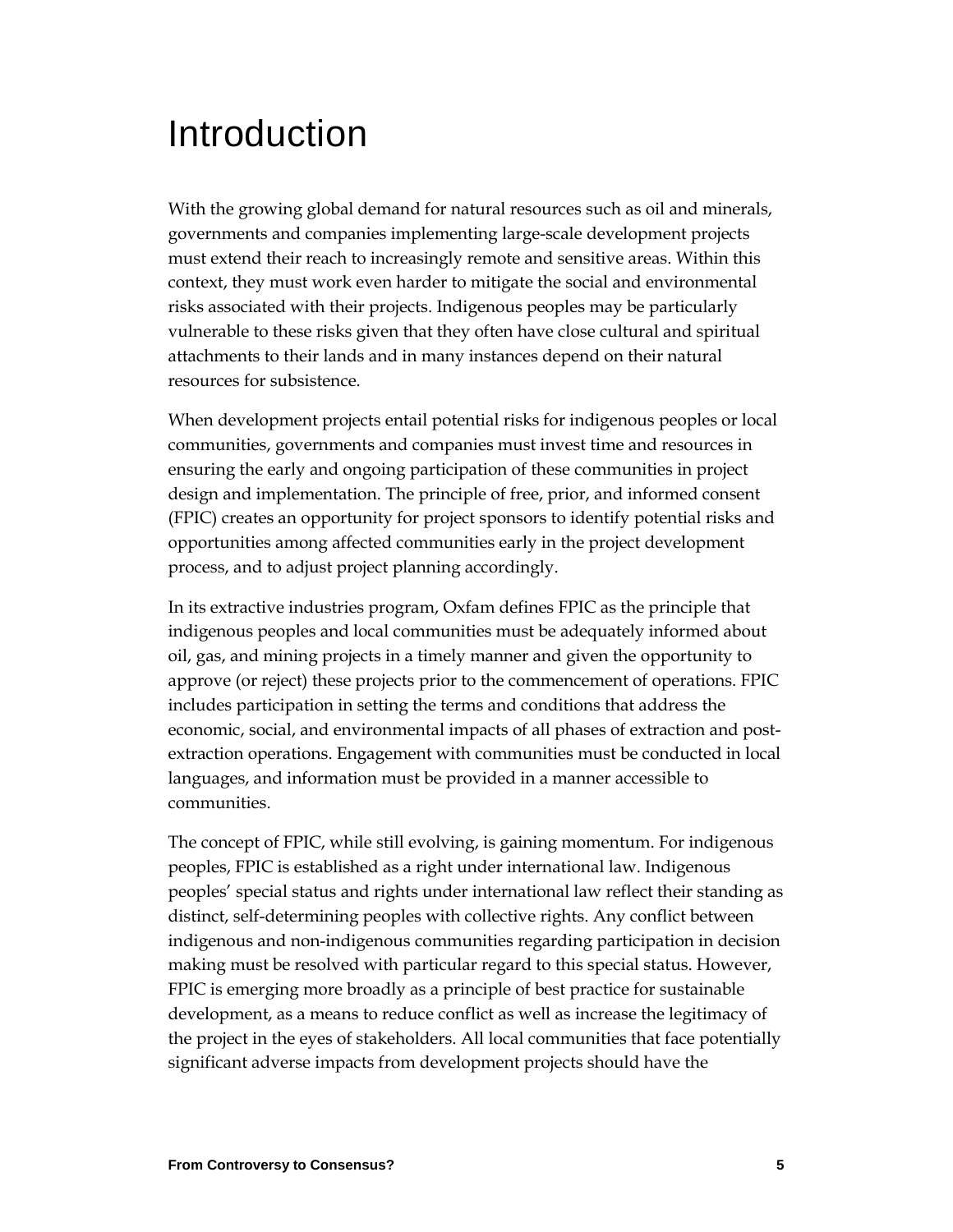opportunity to access full information, participate meaningfully in negotiations, and give or withhold their consent to project development.

The United Nations Declaration on the Rights of Indigenous Peoples, adopted September 2007, includes several references to the right to FPIC for indigenous peoples. With regard to development projects in particular, the declaration calls on states to consult with indigenous peoples through their representative institutions in order to secure their FPIC, "prior to the approval of any project affecting their lands or territories and other resources, particularly in connection with the development, utilization or exploitation of mineral, water or other resources."[1](#page-0-0) The International Labour Organization's Convention No. 169 Concerning Indigenous and Tribal Peoples in Independent Countries also requires FPIC in cases of resettlement, and calls on governments to consult with indigenous peoples prior to allowing exploration or exploitation of mineral or subsurface resources.<sup>[2](#page-5-0)</sup> The Inter-American Court of Human Rights has interpreted FPIC to apply more broadly to development projects with significant impacts, and it has, in several instances, ruled that states failed to meet their FPIC obligations.<sup>[3](#page-5-1)</sup>

Several extractive industry companies and multilateral development banks have incorporated elements of FPIC into their policies. Oxfam America's 2012 Community Consent Index reviews the public commitments made by a number of extractive industry companies on the issue of community consent. The report found that five companies have made explicit public commitments to  $FPIC<sup>4</sup>$  $FPIC<sup>4</sup>$  $FPIC<sup>4</sup>$  (up from just two in the first iteration of the report in 2009), and many others have publicly incorporated general concepts of community support or social license in their positions regarding development activities.<sup>[5](#page-5-3)</sup>

The International Finance Corporation's (IFC's) recently revised "Sustainability Framework,"[6](#page-5-4) which came into effect in January 2012, also includes a new FPIC

<sup>1</sup> United Nations Declaration on the Rights of Indigenous Peoples, resolution adopted by the General Assembly, September 2007, Article 32.

<span id="page-5-0"></span><sup>&</sup>lt;sup>2</sup> International Labour Organization Convention 169 Concerning Indigenous and Tribal Peoples in Independent Countries, Articles 15 and 16, [http://www.ilo.org/ilolex/cgi-lex/convde.pl?C169.](http://www.ilo.org/ilolex/cgi-lex/convde.pl?C169)

<span id="page-5-1"></span><sup>3</sup> Due Process of Law Foundation and Oxfam America, "The Right of Indigenous People to Prior Consultation: The Situation in Bolivia, Colombia, Ecuador, and Peru" (2011), 3, http://www.dplf.org/uploads/1302034794.pdf.

<span id="page-5-5"></span><span id="page-5-2"></span><sup>&</sup>lt;sup>4</sup> The five companies are Inmet, Newmont, Rio Tinto, Talisman, and Xstrata.

<span id="page-5-3"></span><sup>5</sup> Oxfam America, "Community Consent Index: Company Public Positions Regarding Free and Prior Informed Consent for Oil, Gas, and Mining Projects," Oxfam America Research Backgrounder series (2012).

<span id="page-5-4"></span>International Finance Corporation (IFC), "IFC Sustainability Framework: Policy and Performance Standards on Environmental and Social Sustainability" (effective January 1, 2012), [http://www1.ifc.org/wps/wcm/connect/Topics\\_Ext\\_Content/IFC\\_External\\_Corporate\\_site/IFC+Sustainability/Sustainability+Fram](http://www1.ifc.org/wps/wcm/connect/Topics_Ext_Content/IFC_External_Corporate_site/IFC+Sustainability/Sustainability+Framework) [ework.](http://www1.ifc.org/wps/wcm/connect/Topics_Ext_Content/IFC_External_Corporate_site/IFC+Sustainability/Sustainability+Framework)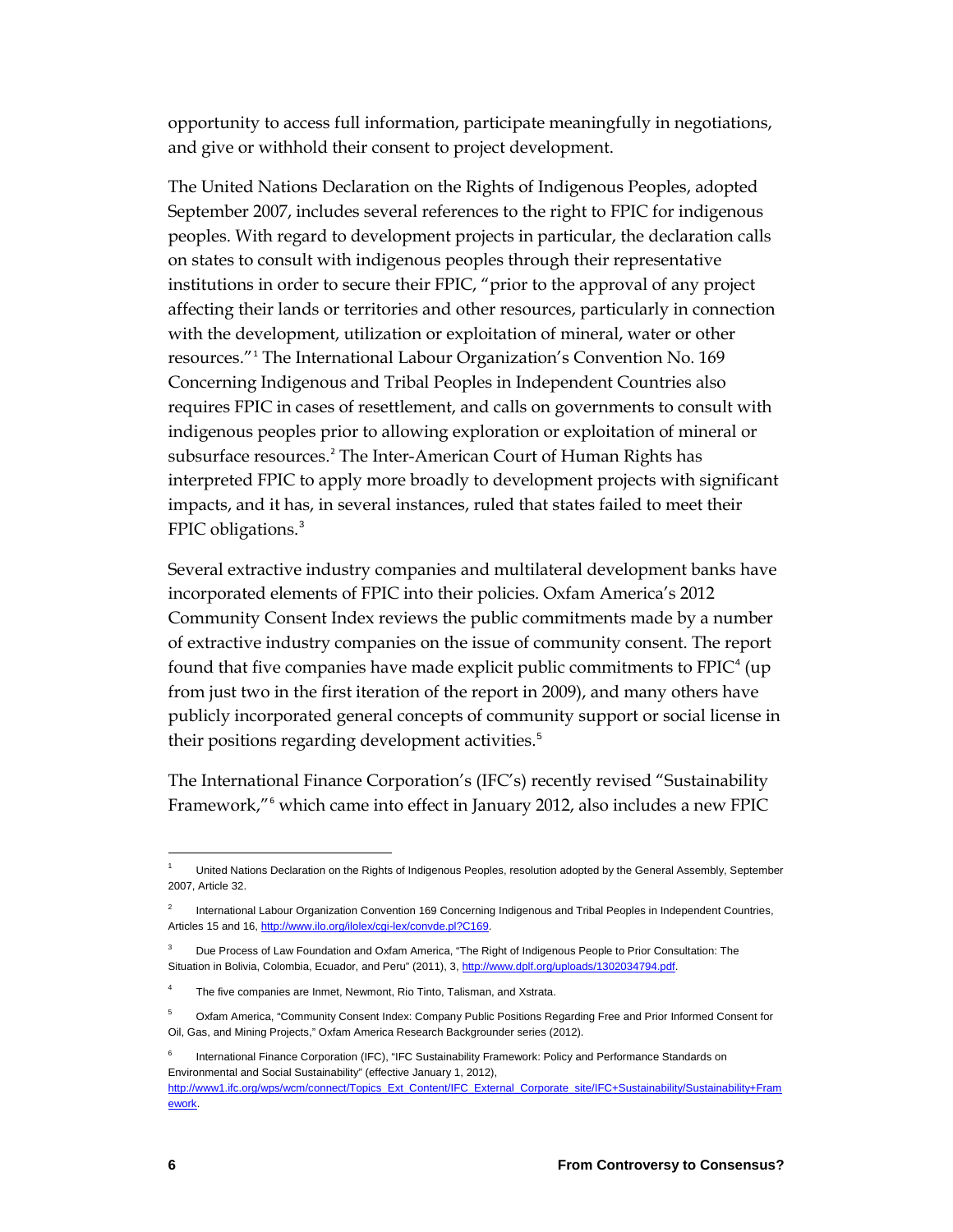requirement for projects impacting indigenous peoples.<sup>[7](#page-5-5)</sup> The IFC also reviews its clients' community engagement processes to verify the existence of "broad community support" for projects that are likely to generate potential significant adverse impacts on communities—regardless of whether these communities are made up of indigenous peoples.<sup>[8](#page-6-0)</sup> IFC has stated: "There is emerging consensus among development institutions that adopting the term [FPIC] is necessary. Increasingly, other IFIs [international finance institutions] (European Bank for Reconstruction and Development, Inter-American Development Bank, Asian Development Bank, International Fund for Agricultural Development), industry associations (e.g., the Hydropower Association), and roundtables have adopted or are considering adopting FPIC."[9](#page-6-1) Discussion of the FPIC principle among international institutions has moved beyond questions of whether it should be implemented to discussions of how it should be implemented. Development agencies mandated to abide by economic principles hinging on the concept of "willing seller, willing buyer" should only finance projects when project proponents have secured the consent of local communities.

Effective FPIC implementation should start with governments, but companies also have an important role to play. Although states have the duty to protect against human rights abuses by third parties (including businesses) through appropriate policies, regulation, and adjudication, companies have the responsibility to respect human rights, to act with due diligence to avoid infringing on the rights of others, and to address adverse impacts. The Guiding Principles for Business and Human Rights—endorsed in 2011 by the United Nations Human Rights Council—highlight the corporate responsibility to protect human rights and provide companies with guidance on how to fulfill this responsibility. Companies that fail to exercise due diligence in preventing rights violations also compromise their responsibilities under domestic laws.

When effectively implemented, FPIC processes safeguard against the emergence of social conflict by ensuring that projects that diverge with community land use priorities do not proceed. Governments and companies that fail to adequately implement FPIC miss opportunities for improving project design in mutually beneficial ways and risk finding their projects mired in protests and conflict. This

<sup>7</sup> IFC clients will be required to secure FPIC for projects that affect indigenous peoples, specifically when these projects (1) affect lands and natural resources subject to traditional ownership or under customary use, (2) entail relocation, or (3) affect critical cultural heritage.

<span id="page-6-0"></span><sup>&</sup>lt;sup>8</sup> IFC, "IFC Sustainability Framework."

<span id="page-6-2"></span><span id="page-6-1"></span><sup>9</sup> IFC, "Progress Report on IFC's Policy and Performance Standards on Social and Environmental Sustainability, and Access to Information Policy: Review and Update Process" (December 1, 2010), 15, [http://www1.ifc.org/wps/wcm/connect/8bf90f8049800aa2ab7afb336b93d75f/Phase3\\_FINAL\\_CODE%2BPACKAGE.pdf?MOD=](http://www1.ifc.org/wps/wcm/connect/8bf90f8049800aa2ab7afb336b93d75f/Phase3_FINAL_CODE%2BPACKAGE.pdf?MOD=AJPERES) [AJPERES.](http://www1.ifc.org/wps/wcm/connect/8bf90f8049800aa2ab7afb336b93d75f/Phase3_FINAL_CODE%2BPACKAGE.pdf?MOD=AJPERES)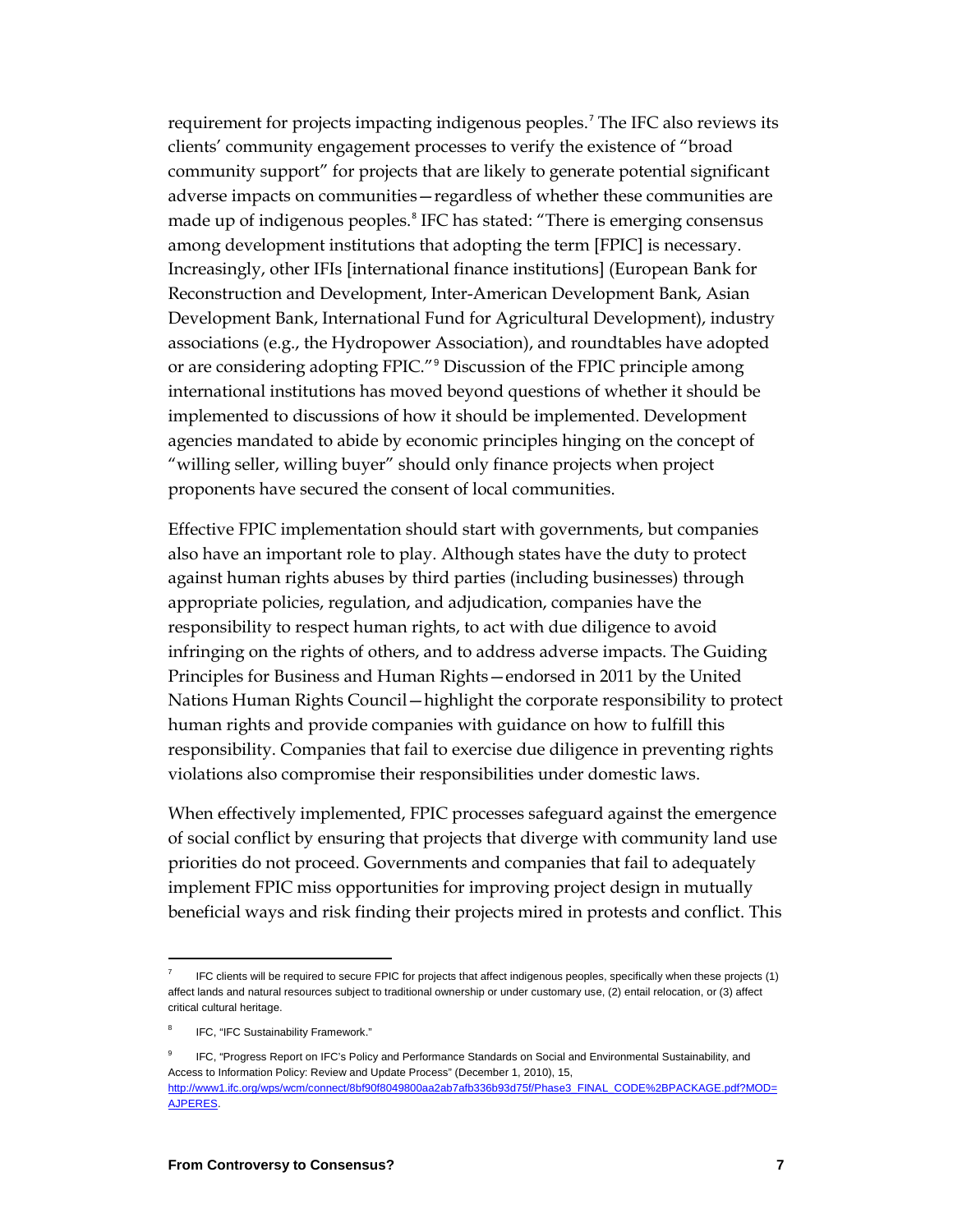is explicitly demonstrated in recent violent protests in Peru and Bolivia, where government and/or companies ineffectively implemented FPIC in its entirety.

#### **Consultations should aim to achieve consent**

The obligation to seek the consent of the affected communities often triggers heated controversy. For indigenous peoples, obtaining free, prior, and informed consent is an indispensable part of the consultation process and an expression of their right to selfdetermination, applicable to all projects that affect them. In their view, the right to consultation is the right to consent or withhold their consent for the project. States, on the other hand, wish to ensure that norms governing the right to consultation explicitly provide that communities have no right to overrule decisions made by the authorities.

Under existing international law, the consent of the affected communities should be the ultimate goal of any consultation that is respectful of indigenous peoples and of the applicable international standards. It follows then, that consultation processes would not be valid unless their real objective is to obtain consent.

*Due Process of Law Foundation and Oxfam America, "The Right of Indigenous Peoples to Prior Consultation: The Situation in Bolivia, Colombia, Ecuador, and Peru" (2011): [http://www.dplf.org/uploads/1302034794.pdf.](http://www.dplf.org/uploads/1302034794.pdf)* 

## Consultation and conflict in Peru and Bolivia

Peru and Bolivia, the two countries from which the case studies summarized in this report have been drawn, have instituted national-level legal protections for the right of indigenous peoples to prior consultation. In September 2011, Peru's Congress unanimously approved a law that requires the government to consult with indigenous peoples prior to implementing legal or administrative measures that would affect them directly, including development projects like oil drilling and mining. The law specifies that consultations should aim to secure indigenous peoples' agreement or consent.<sup>[10](#page-6-2)</sup> Bolivia legally recognized the right to prior consultation in its Political Constitution of 2009, by incorporating international law into domestic law, and in the context of regulations for hydrocarbon exploration and exploitation.<sup>[11](#page-7-0)</sup>

<span id="page-7-1"></span>In both Peru and Bolivia, examples of the potential for local protests to delay or obstruct development projects abound. Last year, Peru's Human Rights

Law on the Right to Prior Consultation for Peoples of Indigenous or Native Origin Recognized in Convention 169 of the International Labour Organization, No. 29785 (September 2011)[, http://www.congreso.gob.pe/ntley/Imagenes/Leyes/29785.pdf.](http://www.congreso.gob.pe/ntley/Imagenes/Leyes/29785.pdf)

<span id="page-7-0"></span>Due Process of Law Foundation and Oxfam America, "The Right of Indigenous Peoples to Prior Consultation," 7.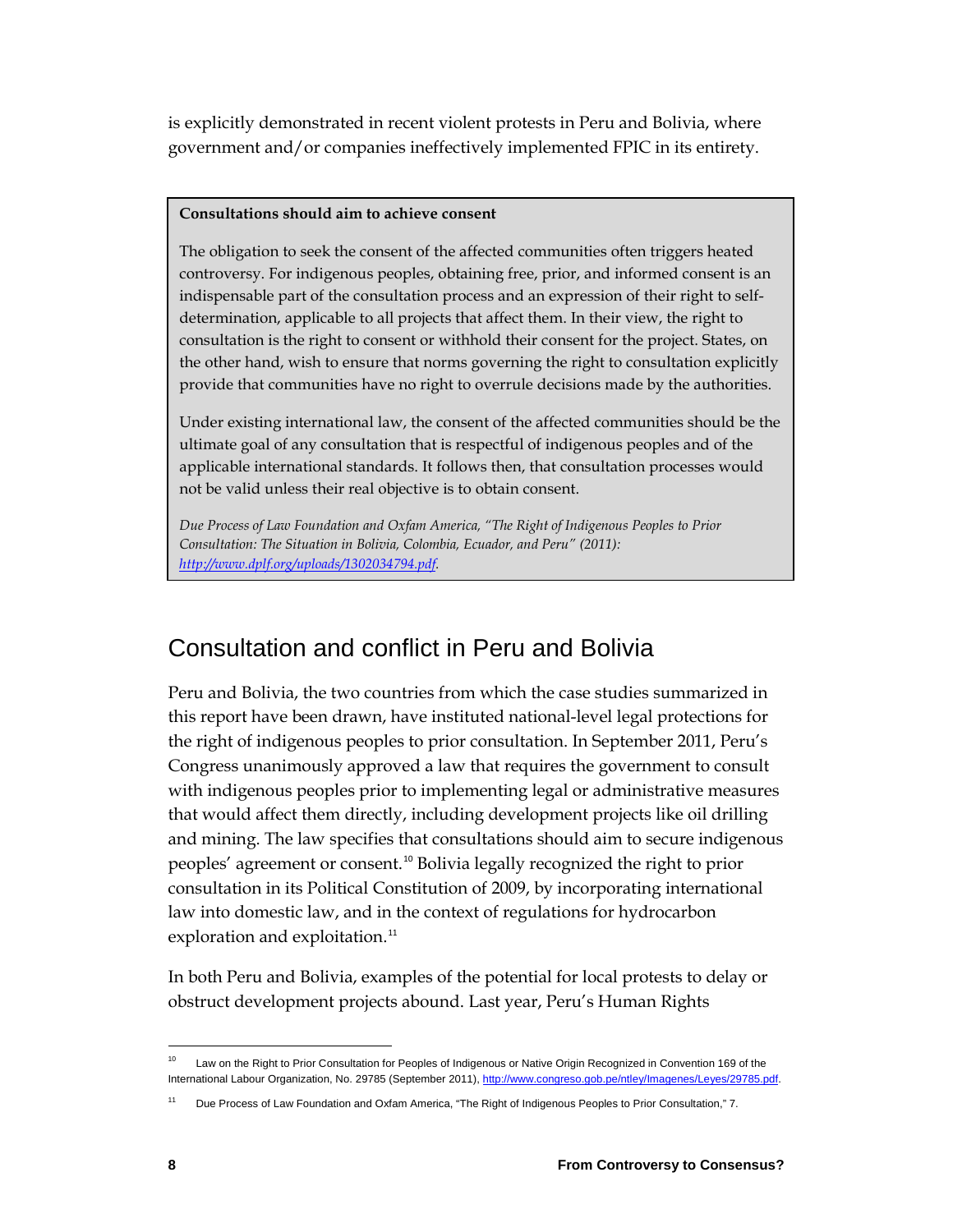Ombudsman's Office documented more than 200 social conflicts across the country, the majority of which relate to socio-environmental issues, such as those that emerge around mining and oil projects.<sup>[12](#page-7-1)</sup> In Bolivia, approximately 1,300 cases of conflict were reported in 2011, of which 11 percent involved issues related to land and natural resources.<sup>[13](#page-8-0)</sup> In light of their breadth and complexity, these conflicts are of particular political relevance in Bolivia.

A few higher-profile cases in recent years include the following:

- **Mina Conga mining project, Peru.** In November 2011, protests in Cajamarca ground to a halt development of the massive Mina Conga mining project operated by the US-based company Newmont Mining Corporation. To date, five deaths have resulted from the Peruvian government's violent response to the conflict. In July 2012, police officers attempting to end the protests allegedly detained and beat Marco Arana, a former priest and leader of the Tierra y Libertad political party.[14](#page-8-1) Newmont claims to have lost approximately \$2 million per day in the first few days alone after local protests paralyzed its operations;[15](#page-8-2) the project remains paralyzed to date.
- **Bagua conflict in the Amazon region, Peru.** In 2009, police clashed with indigenous protesters in the town of Bagua in northern Peru, leaving 34 dead and numerous injuries among police officers and indigenous peoples. The conflict erupted over a set of legislative decrees put in place by the government of President Alan Garcia that indigenous federations and civil society organizations claimed would infringe on indigenous land rights. The government passed the decrees without genuine consultation with indigenous communities.[16](#page-8-3)
- **TIPNIS road project, Bolivia.** This controversial project involved construction of a road through the National Park and Indigenous Territory Isiboro Sécure (TIPNIS). The project sparked marches and protests by indigenous communities; consequently, President Evo Morales' government revoked the initial contract issued for construction

<sup>12</sup> Defensoría del Pueblo del Perú, "Social Conflict Report No. 89" (July 2011), [http://www.defensoria.gob.pe/modules/Downloads/conflictos/2011/Reporte-89.pdf.](http://www.defensoria.gob.pe/modules/Downloads/conflictos/2011/Reporte-89.pdf) 

<span id="page-8-0"></span><sup>&</sup>lt;sup>13</sup> Fundación UNIR, "Informe de sequimiento y análisis de la conflictividad en Bolivia" (December 2011), http://www.unirbolivia.org/nueva3/index.php?option=com\_content&view=category&layout=blog&id=86&Itemid=60.

<span id="page-8-4"></span><span id="page-8-1"></span><sup>14</sup> "Detienen a ex religioso Marco Arana a golpes," *Voces*, July 5, 2012, [http://www.diariovoces.com.pe/?p=76651.](http://www.diariovoces.com.pe/?p=76651) 

<span id="page-8-2"></span><sup>15</sup> Reuters, "Newmont Mining Re-evaluating Conga Mine," *International Business Times,* March 14, 2012, [http://www.ibtimes.com/articles/314189/20120314/conga-newmont-peru.htm.](http://www.ibtimes.com/articles/314189/20120314/conga-newmont-peru.htm)

<span id="page-8-3"></span><sup>16</sup> Oxfam America, "Oxfam Calls for an End to Violence in the Peruvian Amazon," press release, June 15, 2009, [http://www.oxfamamerica.org/press/pressreleases/oxfam-calls-for-an-end-to-violence-in-the-peruvian-amazon/.](http://www.oxfamamerica.org/press/pressreleases/oxfam-calls-for-an-end-to-violence-in-the-peruvian-amazon/)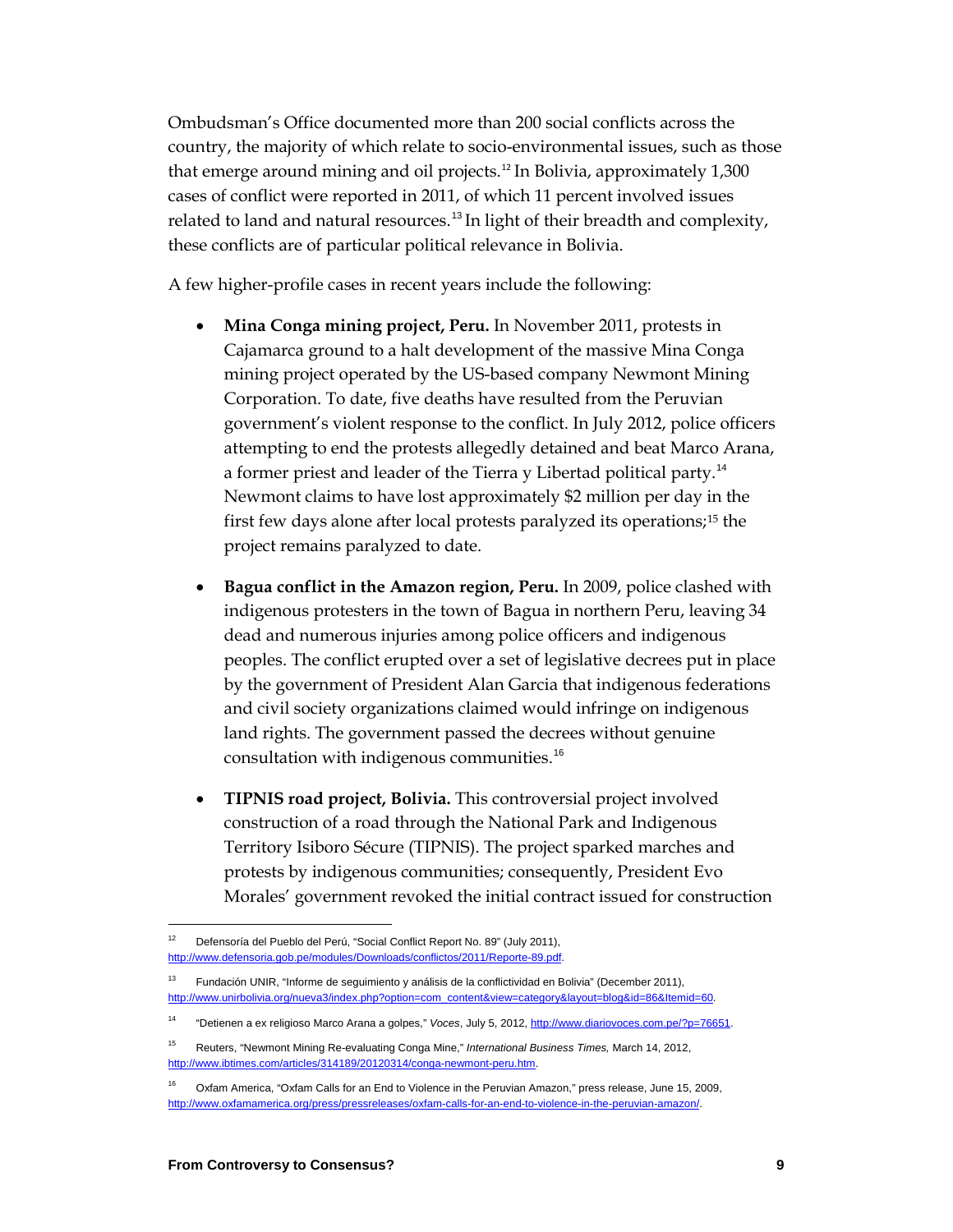of the road and put into place a new law requiring the government to consult with indigenous communities affected by this project. The law went into effect in February 2012, with consultations scheduled for July– September 2012.[17](#page-8-4) Some indigenous organizations rejected these planned consultations, perceiving that the government intended to use them as a mere formality rather than as a genuine means to dialogue to obtain the consent of affected peoples.<sup>[18](#page-9-0)</sup>

• **Mallku Qota mining project, Bolivia.** The Bolivian government awarded Canadian mining company South American Silver the concession for the Mallku Qota project. The concession overlaps with indigenous territories, and some communities opposed the project because of concerns about potential impacts on their water resources. In June 2012, protests heightened and led to the kidnapping of several company representatives and police intervention, which resulted in the death of an indigenous community member. Following the conflict, the government nationalized the concession and the hostages were freed.<sup>[19](#page-9-1)</sup>

Project stoppages like these force governments and companies to recognize the importance of ensuring and maintaining the FPIC of affected communities.

<span id="page-9-2"></span><sup>17</sup>"Consulta por construcción de carretera en Bolivia iniciará en julio," *Púlsar,* June 1, 2012, [http://www.agenciapulsar.org/nota.php?id=20567.](http://www.agenciapulsar.org/nota.php?id=20567) 

<span id="page-9-0"></span><sup>18</sup> Plataforma Energética, *"*IX Marcha: Evo burla la consulta para profundizar el extractivismo en Bolivia," July 11, 2012, [http://plataformaenergetica.org/content/3515.](http://plataformaenergetica.org/content/3515) 

<span id="page-9-1"></span><sup>19</sup>"Bolivia: Comuneros liberan rehenes," *El Diario Internacional*, July 9, 2012, [http://www.eldiariointernacional.com/spip.php/dist/IMG/spip.php?article3414.](http://www.eldiariointernacional.com/spip.php/dist/IMG/spip.php?article3414)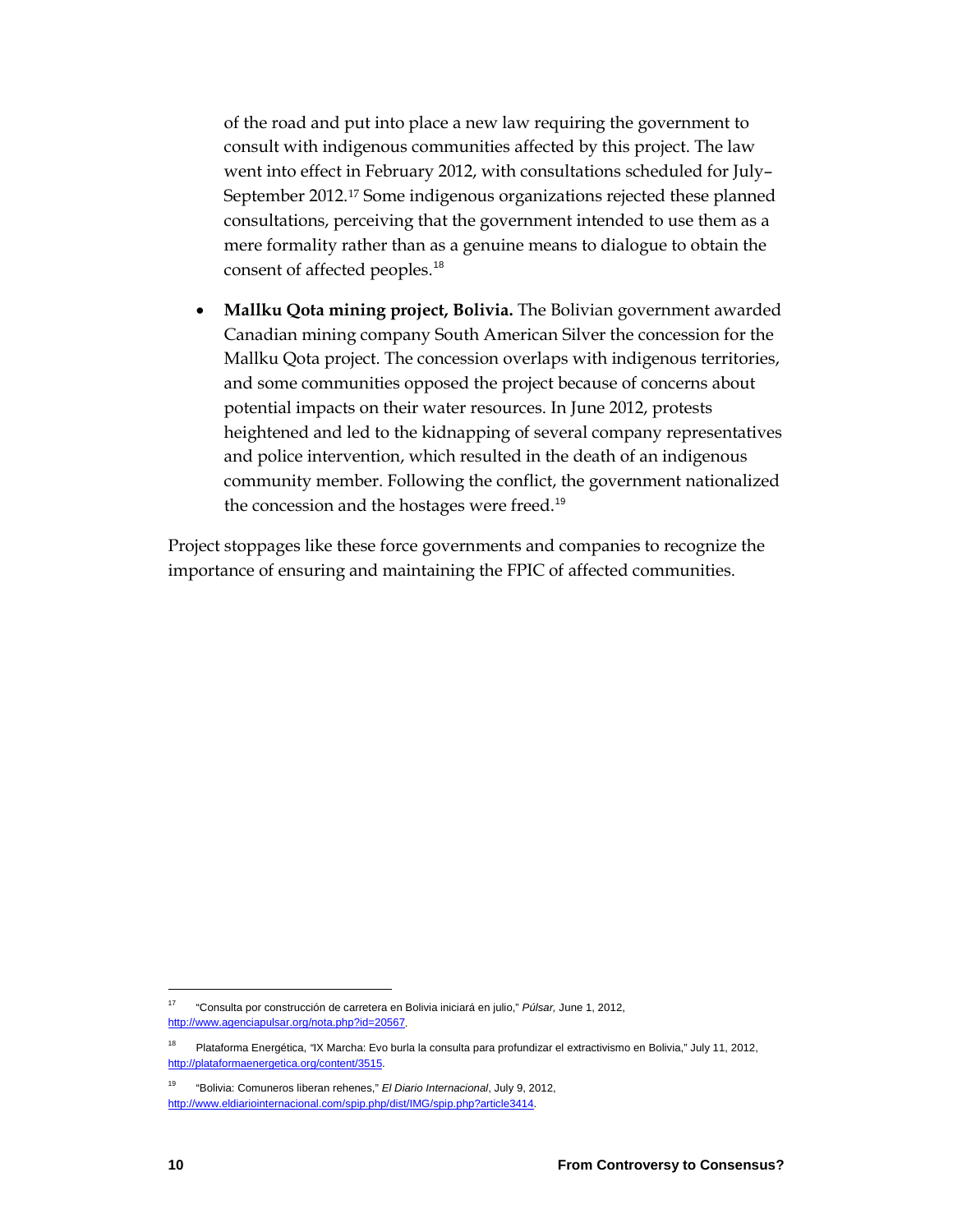#### **Oxfam's Indigenous Peoples Rights program in South America**

For more than 20 years, Oxfam has been a leader in the support and development of indigenous peoples' organizations in South America. Oxfam currently works with several partner organizations, many of which are focused on strengthening the social and economic positions of indigenous peoples in the region. Oxfam's South America regional work focuses on Peru, Ecuador, and Bolivia. In these countries, indigenous people are victims of social and racial discrimination and are routinely denied access to government services. Most live on ancestral lands that are biologically diverse and fragile—yet these communities are not compensated for their stewardship of resources or respected for their invaluable knowledge.

Oxfam established the Indigenous Peoples Rights program to promote recognition of the right to land, territory, and access to natural resources via processes of advocacy and effective participation of indigenous peoples so that they can voice their opinion and influence decision making on projects and programs on the territories that affect their lives. The long-term goals are that indigenous men and women from Bolivia, Ecuador, and Peru exercise their right to land, territory, and access to natural resources via free, prior, and informed consent and that they participate in decisionmaking arenas.

## About this report

In light of the urgent need to reduce conflict around extractive industry and other large-scale development projects with potentially significant impacts on indigenous peoples and local communities, Oxfam America compiled the case studies in this report highlighting lessons learned from two community consultation experiences in Peru and one in Bolivia. Specifically, the case studies describe (1) a consultation managed by the subnational government of San Martin around a proposed ordinance on consultation, (2) a mining company-led processes of consultation and dialogue with local communities around the Tintaya mining project in Espinar, Peru, and (3) a consultation around a hydrocarbons project in Charagua Norte and Isoso managed by Bolivia's Ministry of Hydrocarbons and Energy.

Each of these consultation processes involved indigenous peoples, civil society, and government and/or company representatives. All three cases demonstrate how stakeholders managed to move from a place of tension and controversy to one of constructive dialogue. Recently and after completion of the research for this report, in the case of the Tintaya mining project in Peru, dialogue reverted to controversy in the face of proposed new mining projects in Espinar. As noted in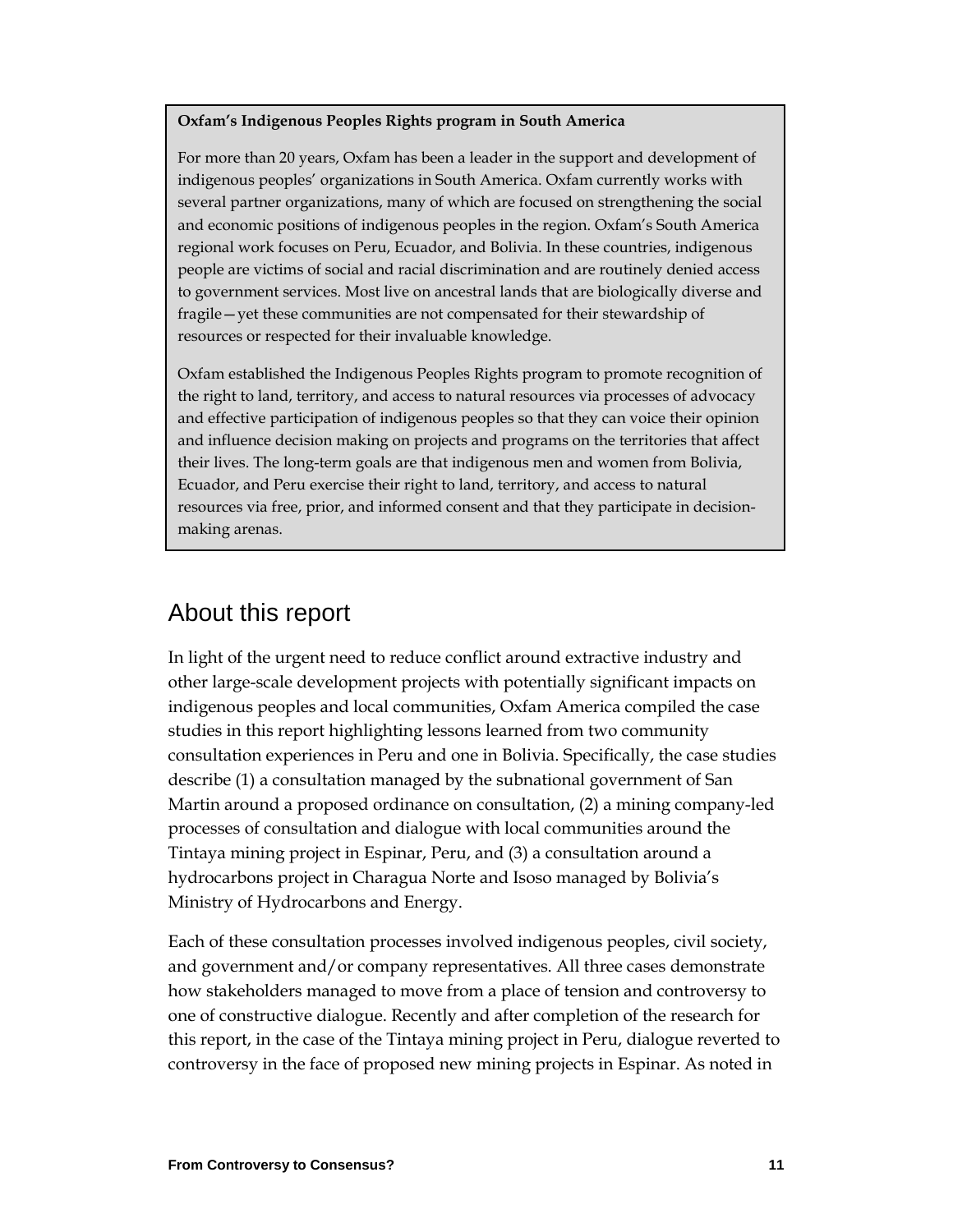the introduction to the Tintaya case study, this situation illustrates the need for broader application of the positive lessons described in this report.

Key lessons that emerged from these case studies include the following:

- Dialogue processes should prioritize joint decision-making and attaining community consent, and the sponsors of these processes should support the participation of women by reducing barriers to their engagement.
- Participatory and ongoing dialogue roundtables that effectively formalize a space for dialogue with communities can be a useful mechanism to foster stakeholder discussion and consensus building. Roundtables should develop clear rules, agendas, and communication strategies that keep all relevant stakeholders informed of decisions made.
- Dialogue with communities should be conducted in local languages and scheduled according to community preferences.
- Governments and companies should provide indigenous communities with complete, truthful, and adequate information prior to consultation.
- Indigenous federations must have the time and resources necessary to consult their member communities and make internal decisions in a manner consistent with their traditional decision-making processes.
- Governments and civil society should prioritize indigenous capacity building, including on issues such as environmental monitoring, negotiation, human rights, and others.
- National and local governments should create and strengthen agencies for indigenous affairs, and should approach consultation processes with openness and good faith.
- Governments should recognize international human rights jurisprudence, conventions, and treaties when developing laws and regulations for consultation processes—in particular, the right of indigenous peoples to FPIC.
- National and local governments should coordinate closely on policy matters related to consultation.

The three case studies summarized in this report provide some background and detail on the findings that served to generate the above recommendations.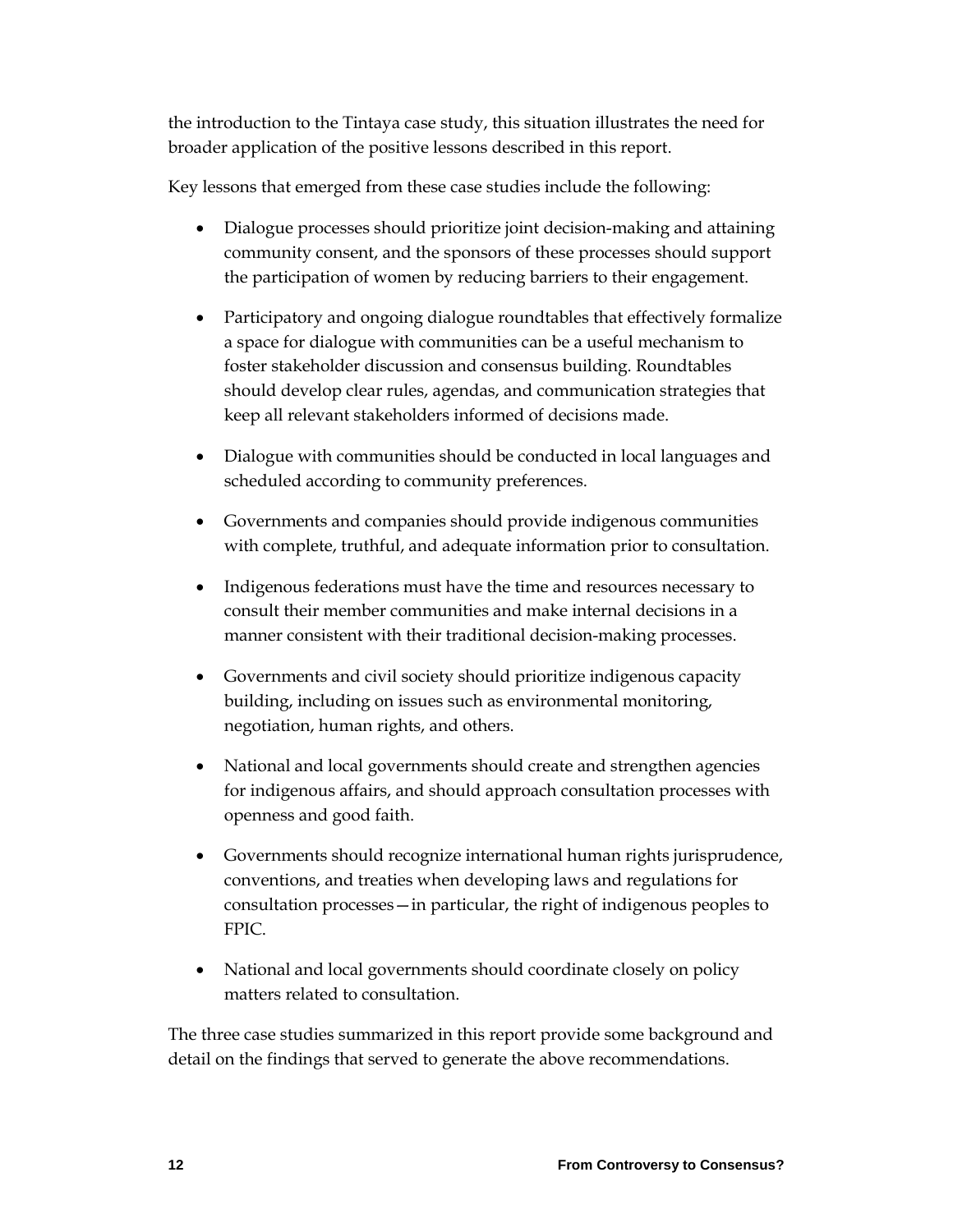## San Martin subnational government consultation with indigenous peoples on proposed ordinance

In late 2011, Oxfam America funded the Peru-based civil society organization Paz y Esperanza to conduct research on the San Martin subnational government's process of developing a consultation ordinance regulating future consultations with indigenous peoples in the region. The government led this consultation process between 2010 and 2011, and it incorporated several good practices for inclusive dialogue with indigenous peoples and provided important lessons on facilitating contributions from indigenous organizations to maximize their support and approval for the consultation process.

The San Martin case study is an example of a well-organized and participatory dialogue roundtable with indigenous peoples about legislative measures that fostered constructive consensus-building. With a reasonable investment of time and resources, and a willingness to listen to indigenous voices, the local government managed to reach a healthy consensus among all actors and avoided generating tensions that might have led to social conflict.

*... the Awajún people had never before been consulted. From now on, top government officials should consult with the indigenous peoples' boards, with their recognized representatives. In the future this should be a good practice, to have prior discussion on legislative proposals bringing together the views, vision, and feelings of the Awajún people.* 

—Ephraim Ensakua Kinstun, president of the Regional Indigenous Development Organization of San Martin, 2012

## **Background**

#### **Consultation issues in the national context**

As noted earlier in this report, in recent years numerous social conflicts have emerged around socio-environmental issues in Peru, in many instances in response to oil and mining projects. The situation became particularly explosive in June 2009 when police clashed with indigenous protesters in the town of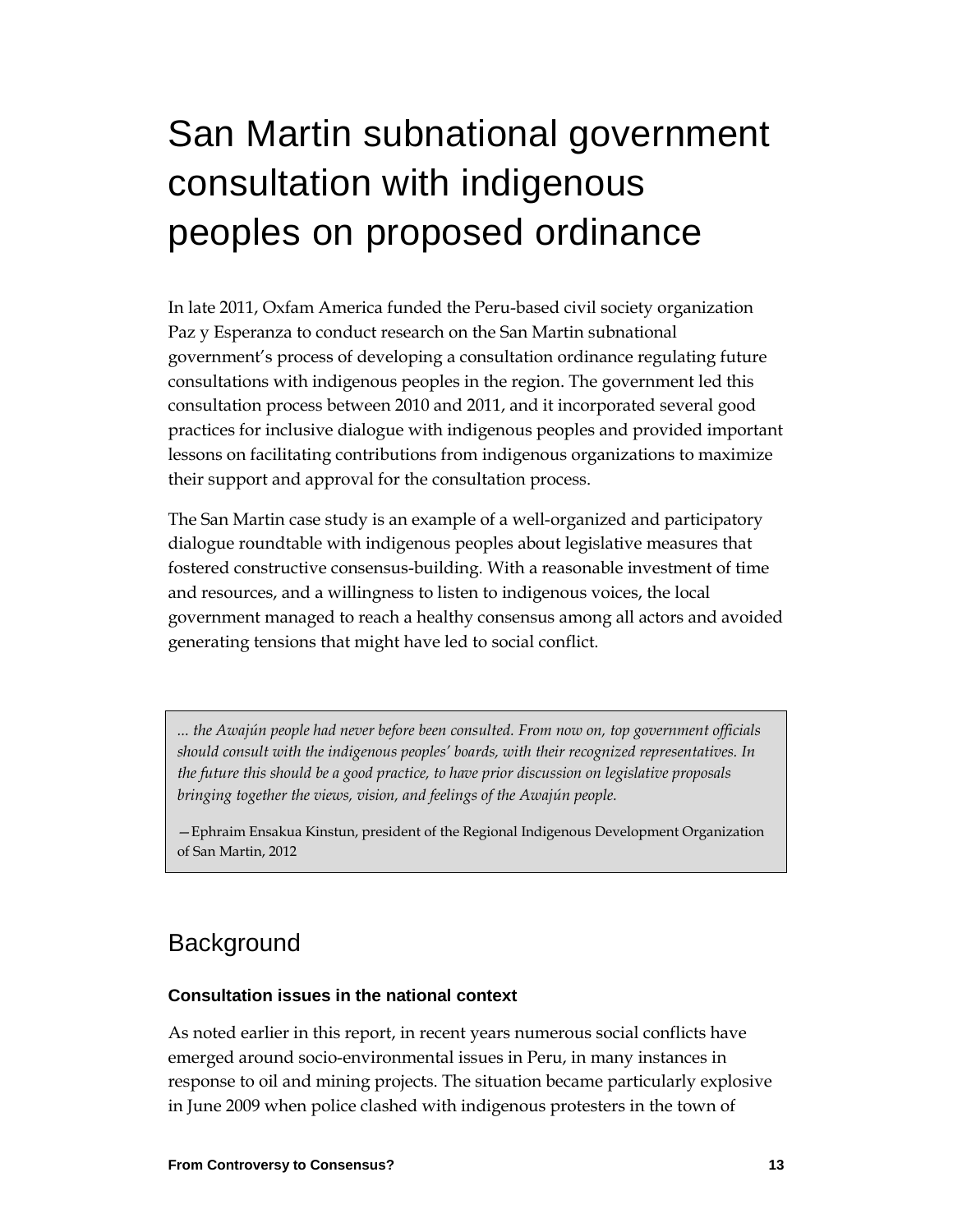Bagua in northern Peru, leaving 34 dead and numerous injuries among police officers and indigenous peoples. This conflict set the stage for a national dialogue on the right of indigenous peoples to be consulted about such projects.

The Peruvian government has had the obligation to consult with indigenous peoples on measures that affect them since the International Labour Organization Convention 169 on Indigenous and Tribal Peoples (Convention 169) was ratified by Peru in 1993.<sup>[20](#page-9-2)</sup> However, the Peruvian government did not pass the legislation necessary to ensure adequate implementation of Convention 169 until September 2011, when President Ollanta Humala signed the Indigenous and Native Peoples Right to Consultation Law (No. 29785, referred to subsequently as the Consultation Law). This law requires the Peruvian government to consult indigenous peoples affected directly by legislative and administrative measures or development projects such as oil drilling, mining, roads, and forestry.

#### **Local context**

Peru's San Martin region has more hydrocarbon concessions on indigenous territories than most regions in the country, and indigenous peoples' demands that the government respect their right to be consulted have emerged on several occasions. For example, in 2009, indigenous communities participated in protests related to this issue, blocking access to local roads. These protests spurred a direct dialogue between San Martin's president and representatives of indigenous organizations, which ultimately resulted in the Catachi Agreement.<sup>[21](#page-13-0)</sup> Among other commitments, with the Catachi Agreement, the San Martin subnational government agreed to establish an ongoing dialogue roundtable to respond to indigenous demands.

The issue of consultation processes in San Martin reached national attention when, in 2009, Peru's Constitutional Court issued a landmark decision on a case involving oil exploration in the Cordillera Escalera, an environmentally protected area in the region. The Constitutional Court ruled that Convention 169 is binding to the state and companies, and that oil exploration in the Cordillera Escalera should be suspended until the government created a subnational development plan.<sup>[22](#page-13-1)</sup> Despite this decision, in 2010 the national government

<span id="page-13-2"></span><sup>20 &</sup>quot;Peru: Alternative Report 2008 on the Fulfillment of the ILO Convention No. 169" (December 2008), [http://www.pazyesperanza.org/documentos/inforesumeing.pdf.](http://www.pazyesperanza.org/documentos/inforesumeing.pdf) 

<span id="page-13-0"></span><sup>&</sup>lt;sup>21</sup> The Catachi Agreement was signed on May 15, 2009, in the context of indigenous protests demanding consultation rights.

<span id="page-13-1"></span><sup>22</sup> Dan Collyns, "Perú: ¿Agua o Petróleo?," BBC, April 9, 2009, http://www.bbc.co.uk/mundo/economia/2009/04/090408\_peru\_agua\_mineria\_mr.shtml.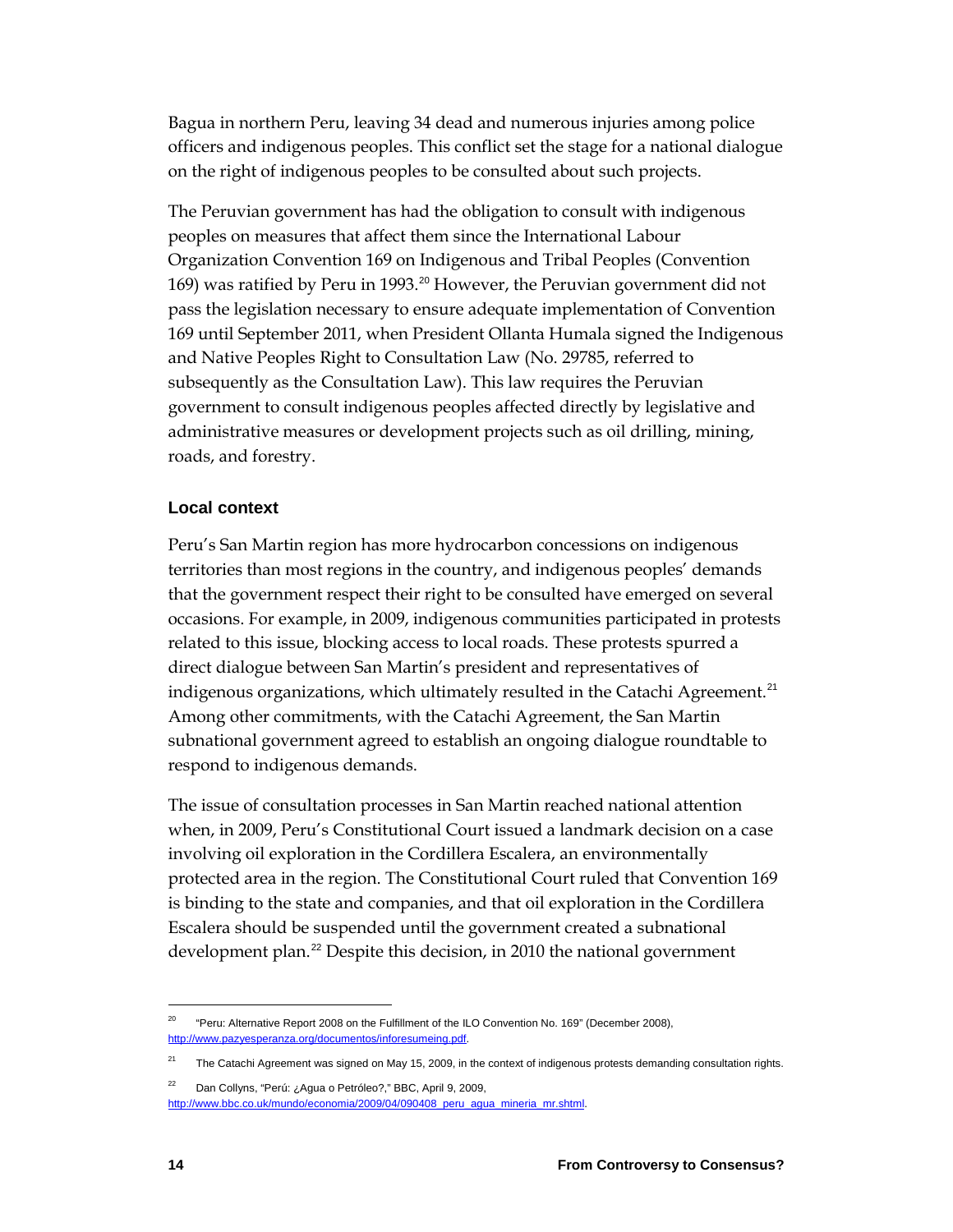agency Perupetro auctioned several oil blocks in San Martin without consulting indigenous peoples.

The Cordillera Escalera case and escalating local frustration over the lack of adequate consultation processes created fertile ground for advocacy on the issue of indigenous peoples' right to consultation and the need for a local government ordinance on consultation. The subnational government of San Martin began development of the ordinance prior to the approval of Peru's new Consultation Law, and in response to signs from the previous administration—that of former President Alan Garcia—that the draft Consultation Law would not be passed into law.

#### **Stakeholders**

- Subnational government of San Martin
- Numerous local indigenous federations representing three distinct ethnic groups: the Awajún, Chayahuita, and Kichwa. [23](#page-13-2) Seven of these organizations united to form a coalition called "La Fuerza de los Pueblos Indígenas" (The Strength of Indigenous Peoples), which prepared a joint submission of inputs for the ordinance. $24$
- Nongovernmental organizations, including Paz y Esperanza, the Institute for Legal Defense (IDL), the Centro Amazónico de Antropología y Aplicación Práctica (CAAAP), Soluciones Prácticas ITDG, Urku Estudios Amazónicos, and Care-Perú.
- San Martin Defensoría del Pueblo (the office of the regional human rights ombudsman)

## Consultation process

 $\overline{a}$ 

Responding to pressure from indigenous peoples and civil society, the San Martin government created the consultation ordinance to establish a solid, innovative legal mechanism for consultation with indigenous peoples based on

<span id="page-14-1"></span><sup>23</sup> Indigenous organizations actively involved in the consultation included the development coordinator of the Indigenous Peoples of San Martin (CODEPISAM); the Awajún Regional Indigenous Federation of Alto Mayo (FERIAAM); the Regional Indigenous Development Organization of San Martin (ORDISAM); the Kichwa Indigenous Federation of the San Martin Region (FEPIKRESAM); the Ethnic Council of the Kichwa Peoples of the Amazon (CEPKA); the Kichwa Indigenous Federation of Huallaga-Dorado (FEKIHD); the Shawi Indigenous Federation (FERISHAM); the Regional Central Unica of Rondas Campesinas of San Martin (CURRC-SM); and a new women's federation called Regional Federation for Indigenous, Rondera, and Rural Women. Other ally indigenous organizations also lent their support for the process, but had less direct involvement.

<span id="page-14-0"></span>The seven organizations are CODEPISAM, FEPIKRESAM, CEPKA, FEKIHD, ORDISAM, FERISHAM, and CURRC-SM.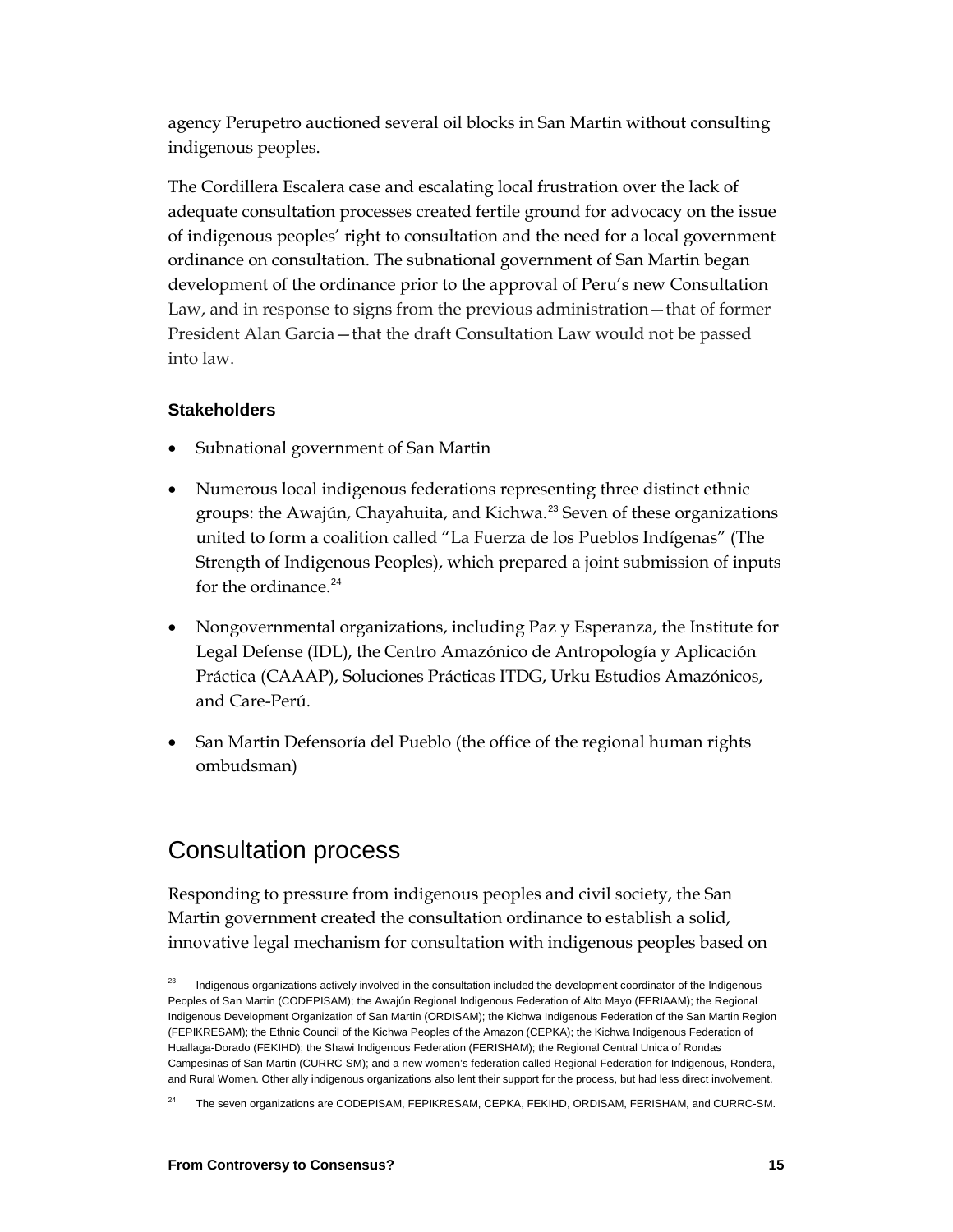contributions from indigenous peoples themselves. The subnational government created a political space for dialogue via a roundtable with indigenous peoples, which brought together 33 institutions representing indigenous organizations, civil society, and subnational government.

The roundtable had a clear and narrow focus. Participants broke into two technical committees, one of which focused exclusively on the consultation ordinance proposal.<sup>[25](#page-14-1)</sup> Paz y Esperanza and CAAAP participated in this committee, supporting indigenous organizations in the process of developing a validated and consensus-based proposal for the ordinance.

The consolidated proposal drew on recognition of the right to FPIC as enshrined in relevant jurisprudence, such as findings of the Inter-American Court of Human Rights and Peru's Constitutional Court. Additionally, the proposal drew on contributions from national indigenous organizations like the National Organization of Amazon Indigenous People (AIDSEP) and the Confederation of Amazon Nationalities of Peru (CONAP), which had participated in national dialogue roundtables on the issue of consultation and community consent, as well as from relevant legislative initiatives from Congressional committees, inputs from Peru's Human Rights Ombudsman's Office (Defensoría del Pueblo), and the text of the Consultation Law itself.

Indigenous organizations undertook information dissemination and discussion among their member communities, and held meetings and workshops within the provinces of Huallaga, El Dorado, and Lamas. In addition, two macro-regional meetings were held, with participation from indigenous leaders from the regions of San Martin, Amazonas, and Cajamarca, who shared experiences regarding new consultation policies. Paz y Esperanza and IDL supported La Fuerza de los Pueblos Indígenas coalition by organizing meetings, forums, seminars, and capacity-building workshops.

In June 2011, the San Martin government presented the proposed ordinance. Participants agreed that the ordinance should be reviewed by a wider committee of government, indigenous, and civil society representatives<sup>[26](#page-15-0)</sup> and that participating indigenous organizations should have ample time to evaluate the proposal internally through discussions with the communities that they

 $25$  The other technical committee addressed a particular land rights dispute between Shawi communities and the Korean company Ecoamerica.

<span id="page-15-1"></span><span id="page-15-0"></span><sup>&</sup>lt;sup>26</sup> This committee included representatives of the regional government and of indigenous organizations, the president of the Indigenous Peoples Roundtable, the indigenous adviser, and representatives from CAAAP, Soluciones Prácticas ITDG, Amazónicos para la Amazonia (AMPA), Paz y Esperanza, Urku Estudios Amazónicos, and the Committee on Development of Indigenous Peoples.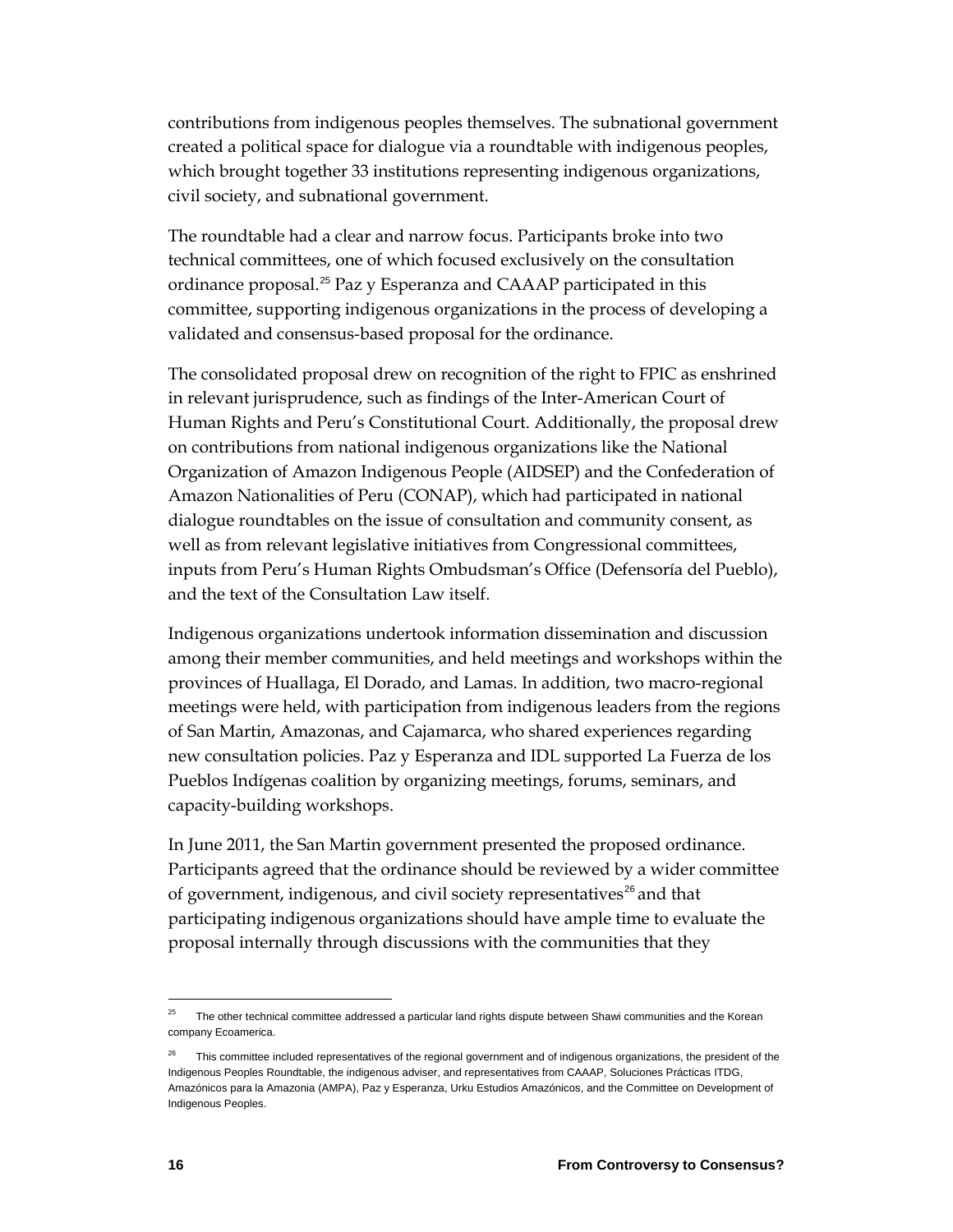represent. By September 2011, the indigenous federations had reached consensus.

The dialogue roundtable provided legitimacy to the consultation and participation process, ultimately enabling the parties to reach consensus regarding the ordinance. Participating indigenous organizations relied on a strategy that promoted principles of democracy and transparency, and that, from the outset, prioritized strengthening indigenous institutions through dialogue with subnational government.

## Lessons learned

## **Governments and civil society should prioritize indigenous capacitybuilding.**

Governments and civil society organizations should prioritize programs that strengthen indigenous organizations and build leadership skills among their members in order to promote community participation in decision making concerning natural resource use. Indigenous organizations with enhanced knowledge of international human rights norms and political advocacy skills will be best prepared to defend their rights. In addition, these organizations must be prepared to provide their member communities with relevant information and training and must effectively monitor local views and experiences in an ongoing manner. In this case, civil society groups provided critical capacity-building and technical support to indigenous organizations throughout the process.

## **Indigenous federations must have the time and resources necessary to consult their member communities and reach internal agreements in a manner consistent with their traditional decision-making processes.**

Consultations and dialogue should be as inclusive and participatory as possible, and should respect the cultural values and traditional decision-making processes of the indigenous peoples being consulted. The indigenous organizations that participated in the roundtable brought key messages back to their member communities for discussion prior to the finalization of agreements. This approach helped to ensure alignment between the decisions of indigenous leaders and the views of their members, and also served as a measure to reduce the risk of future community discontent (and the potential for social conflict).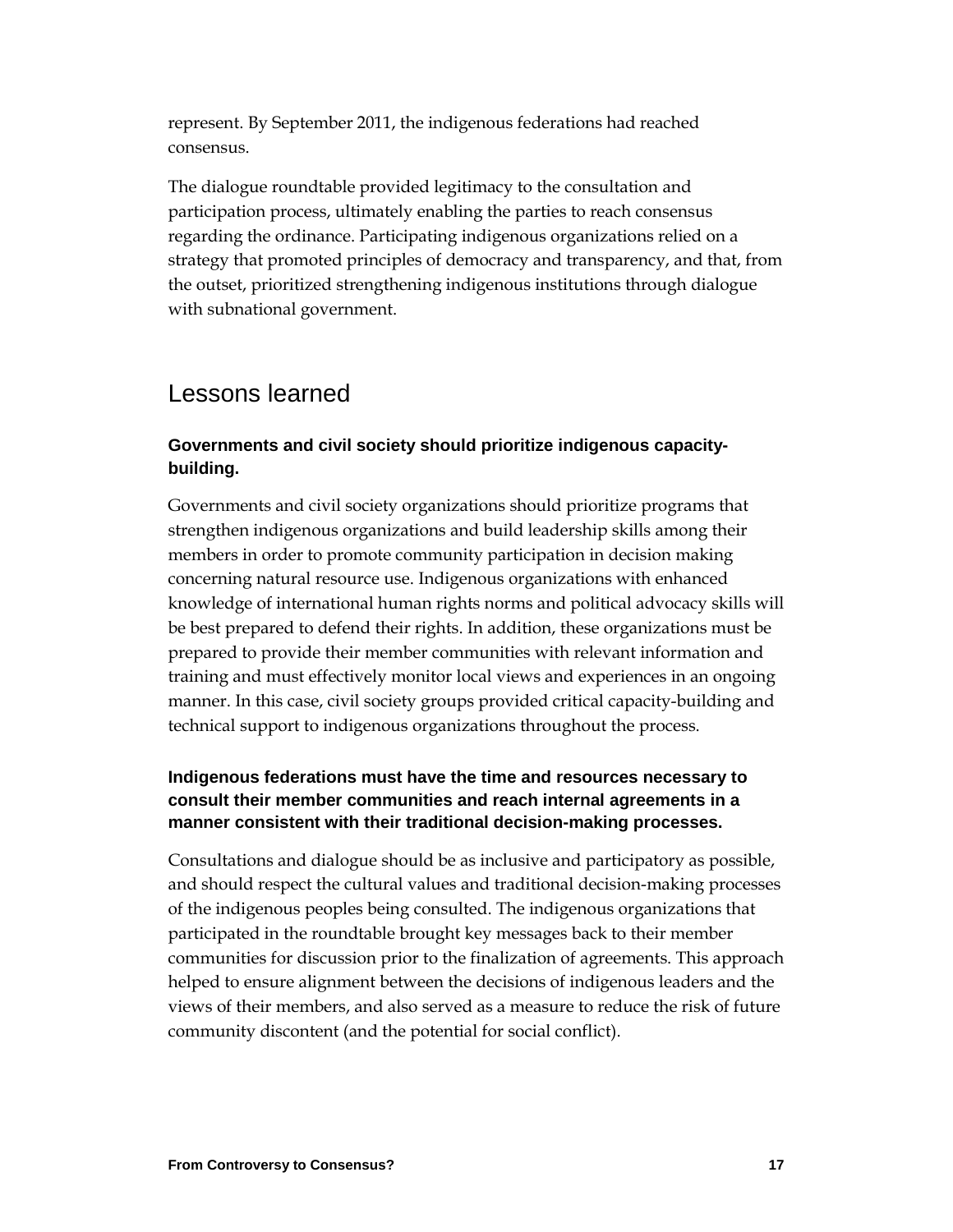## **National and local governments should create and strengthen agencies for indigenous affairs, ensuring that these offices have adequate logistical and financial support.**

The San Martin government established an Agency for Indigenous Affairs, which played a supporting role in the consultation process (in close collaboration with other local government representatives). Made up of individuals with the appropriate attitudes and skills, this office helped to ensure the success of the consultation. In order to be effective, agencies or departments for indigenous affairs need adequate staff, budget, and logistical support. The goals and objectives of these offices should be identified in a participatory manner and derive from the priorities of indigenous communities. In particular, these offices might provide technical support to local governments for the development of policies aiming to protect the rights of indigenous peoples.

## **Participatory and ongoing dialogue roundtables can be a useful mechanism to foster stakeholder discussion and consensus building, and thus to ensure community consent.**

The roundtable created by the San Martin government became an important space for dialogue and consensus building. In order to be effective, these roundtables must be afforded a degree of permanence and adequate financing, should be open and participatory in nature, and must have a clear agenda that drives participants toward concrete actions and results. When dialogue roundtables are well structured, they represent an opportunity for participatory management and conflict prevention.

## **Governments should recognize international human rights jurisprudence, conventions, and treaties when developing laws and regulations for consultation processes—in particular the right of indigenous peoples to FPIC.**

As evidenced in the Cordillera Escalera case referenced here, government should ensure that consultation processes meet international standards, at a minimum in compliance with relevant jurisprudence, conventions, and treaties. The failure of government to incorporate international standards in legislation is shortsighted, and policies created in this vacuum risk being overturned by courts at the national level (e.g., Peru's Constitutional Court) or regional level (e.g., the Inter-American Court of Human Rights).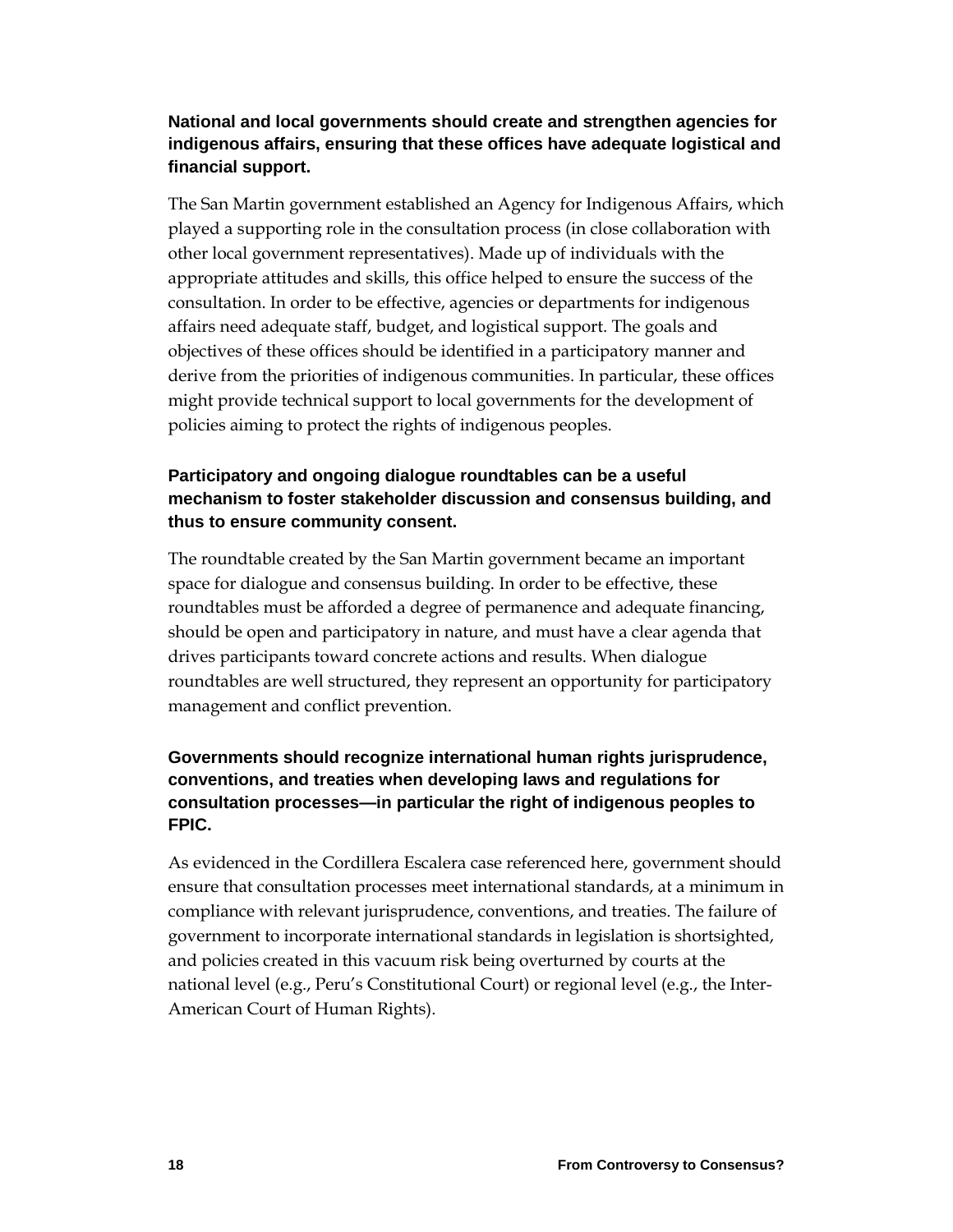### **Indigenous communities should have the opportunity to participate in consultations using their native languages.**

The indigenous leaders who participated in this consultation greatly valued being able to communicate in their native languages. Officials within the Agency for Indigenous Affairs were fluent in these native languages, and this language ability helped keep the conversation fluid. According to Regional Indigenous Development Organization of San Martin (ORDISAM) President Efrain Ensakua Kinstun: "Our language represents the Awajún identity; it should be respected just as we respect other languages. … We have the right to be heard." Enabling indigenous communities to engage in discussion and debate in their native languages contributed to more effective communication.

### **National and local government should coordinate closely on policy matters related to consultation and the process of seeking community consent.**

The San Martin consultation experience demonstrates that local government consultations can help to build consensus among stakeholders on significant and contentious issues. If the national government does not coordinate with local government, much valuable, localized input from indigenous peoples could be lost.<sup>[27](#page-15-1)</sup> Local governments – particularly those with strong indigenous peoples' offices—may have established systems for identifying relevant indigenous organizations and communities in their regions. To support implementation of the Consultation Law, Peru's national government is creating a database to register communities of indigenous peoples. Coordination and information sharing with local governments will be critical to ensure the success of this registry system.

## **Affected communities should consider ways to strategically use the media to communicate key messages to the general public.**

In this case, the media played an important role in promoting community efforts in support of the consultation ordinance. Indigenous organizations developed an advocacy plan in coordination with Paz y Esperanza, and they managed to express their opinions and raise awareness among government representatives and the general public by participating in radio programs and taking advantage of press opportunities. At the same time, the media should make a special effort to take into account the voices of indigenous peoples when addressing issues related to community consultation and consent.

<span id="page-18-0"></span>In fact, most of the indigenous federations that participated in the San Martin consultation are not represented by an indigenous federation at the national level.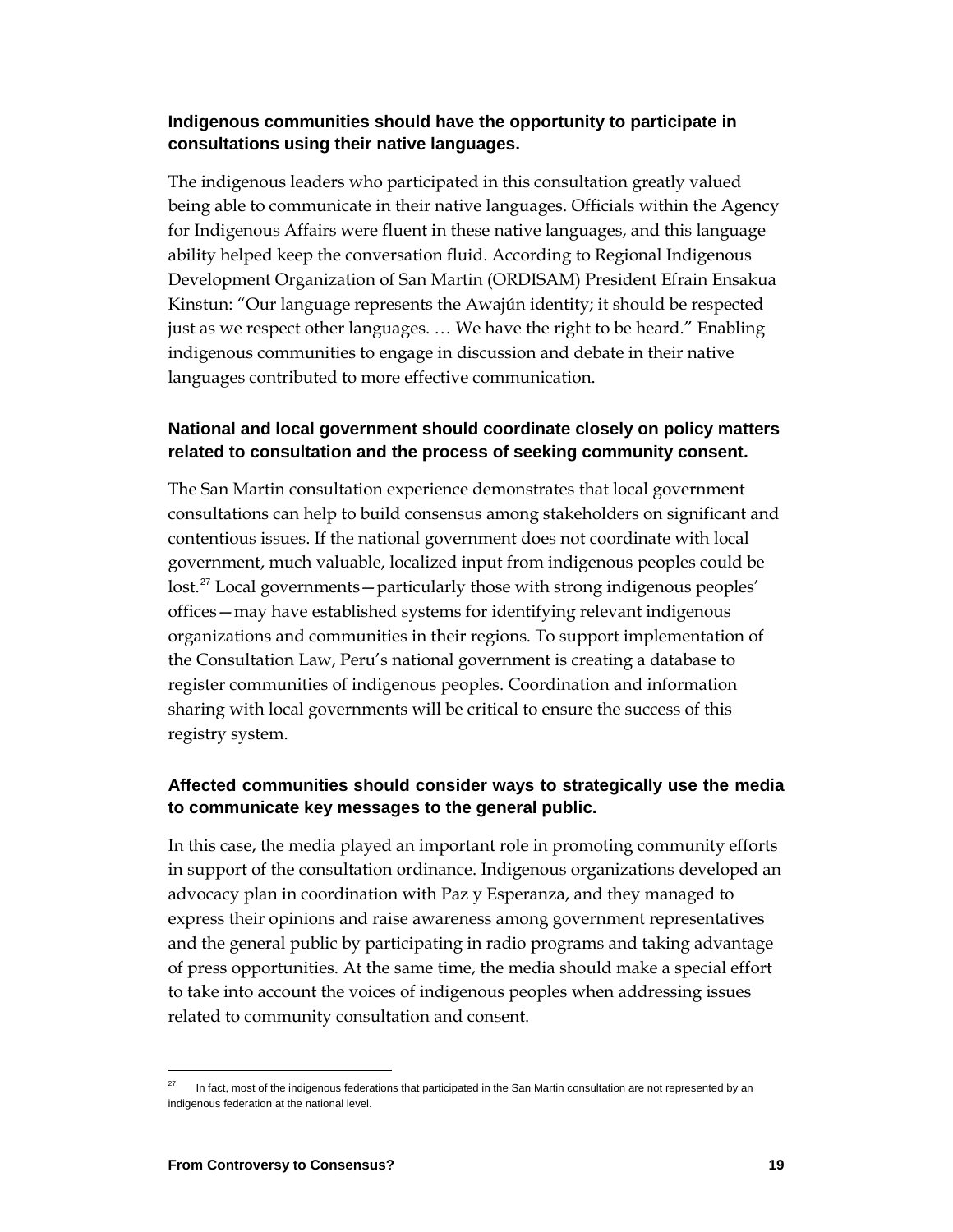## Espinar *campesino* communities' dialogue and negotiation experiences around the Tintaya mine

Oxfam America developed this case study to highlight lessons learned from the stakeholder dialogue and negotiation process around the Tintaya mining project in the southern province of Espinar, in Peru. To facilitate engagement and coordination within the context of considerable social tension around the mine, stakeholders created a dialogue roundtable in late 2001. The roundtable included representatives of the six highland *campesino* communities (i.e., the indigenous farming communities) in the direct area of influence of the mine; the mining company (BHP Billiton at the time and Xstrata since 2006); and organizations such as CooperAcción, the Cusco Regional Coordination of Communities Affected by Mining (CORECAMI), and Oxfam. Although not a perfect solution, remarkably the dialogue roundtable continued until 2012 and stakeholders interviewed for this research generally found the space to be highly useful.

Oxfam America worked with Societas $28 - a$  $28 - a$  consultant with specialized experience in issues related to mining, community relations, and dialogue—to conduct this research. Societas employed a predominantly qualitative methodology to examine how men and women in the area of the mining project view their past consultation, dialogue, and negotiation experiences. Information gathering included analysis of secondary sources and in-depth, semi-structured interviews with municipal officials, local leaders (men and women), and key stakeholders. Based on this research, Oxfam developed this overview of the Tintaya consultation, dialogue, and negotiation experience.

This case study demonstrates an instance in which stakeholders managed to diffuse social tension through the creation of a regular space for dialogue and consensus building. In the Tintaya case, the mining company agreed to listen to local voices and make formal commitments on issues of key concern to communities. Ultimately, stakeholders managed to reach a healthy consensus, which they maintained for over a decade.

<span id="page-19-0"></span><sup>&</sup>lt;sup>28</sup> See the Societas Consultora de Análisis Social web site: http://www.societasconsultora.com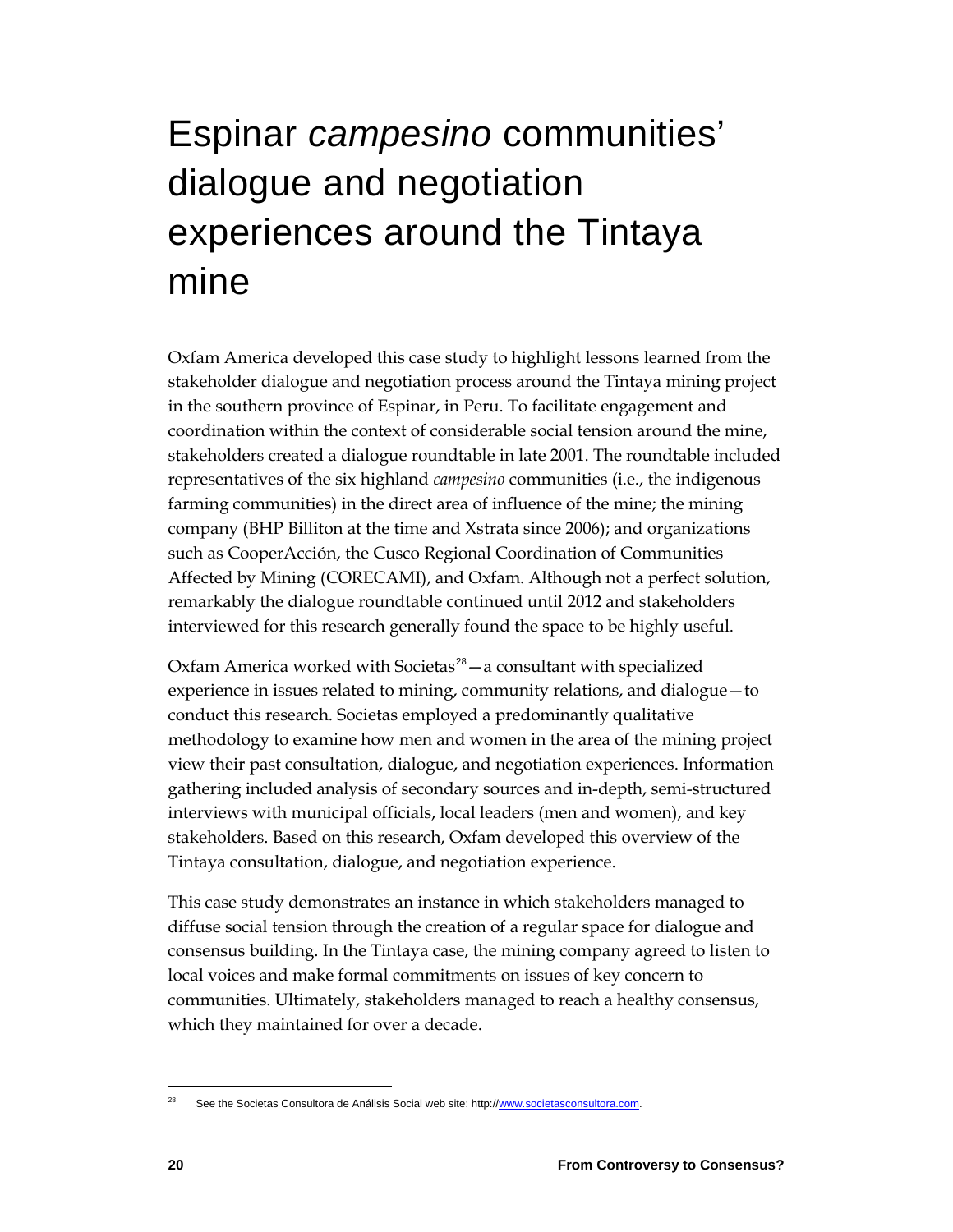Despite the success of the dialogue process described in this case study, serious challenges remain to resolving the broader concerns about mining in Espinar, where Xstrata is closing the Tintaya mine and plans to expand operations through two new projects in the second half of 2012. Recently, communities have expressed concerns regarding the environmental impacts of the project, and they have requested environmental studies incorporating the new area of influence as a result of expanded mining activities.<sup>[29](#page-19-0)</sup> In May 2012, local protests resulted in police killing two community members protesting alleged pollution and demanding greater benefits from mining.<sup>[30](#page-20-0)</sup> Communities in Espinar would like a commitment from Xstrata to address pending environmental concerns. This situation illustrates the need for a broader application by local and national governments and by companies of the positive lessons described in this case study. In its efforts to resolve this conflict, Xstrata should approach recent community concerns with the same openness to dialogue that the company has brought to past engagement with the six project-affected communities near the Tintaya mine.

## **Background**

#### **Local context**

 $\overline{a}$ 

The Tintaya mine is located in the province of Espinar in the Cusco region. Mining activities have been prevalent in Tintaya for 25 years, and mining companies (first BHP Billiton, then Xstrata) have engaged in formal dialogue processes with directly and indirectly affected communities over the past 10 years. Prior to 2001, there were several conflicts among communities in the Tintaya mining project's area of influence. The conflicts arose from complaints regarding the environmental impact of the mine and disputes concerning land acquisition. One long-standing dispute arose as a result of the government's expropriation of 2,368 hectares of community land for mining development in 1981. At that time, communities filed a protest to the terms of the expropriation with the Ministry of Energy and Mines.<sup>[31](#page-20-1)</sup>

 $29$  Danny Gibbons, "Comunicado a la Opinión Pública" (Oxfam America, June 6, 2012), [http://es.oxfamamerica.org/2012/06/06/comunicado-a-la-opinion-publica-2/.](http://es.oxfamamerica.org/2012/06/06/comunicado-a-la-opinion-publica-2/)

<span id="page-20-0"></span><sup>&</sup>lt;sup>30</sup> Keith Slack, "Peru's Mining Conflicts Explode Again: Protests and Violence in Espinar" (Oxfam America, June 6, 2012), [http://politicsofpoverty.oxfamamerica.org/?s=xstrata.](http://politicsofpoverty.oxfamamerica.org/?s=xstrata)

<span id="page-20-1"></span><sup>31</sup> José De Echave, Karyn Keenan, María Kathia Romero, and Angela Tapia, "Dialogue and Management of Conflicts on Community Lands: The Case of the Tintaya Mine in Peru" (CooperAcción, 2005), http://www.ibcperu.org/doc/isis/10734.pdf.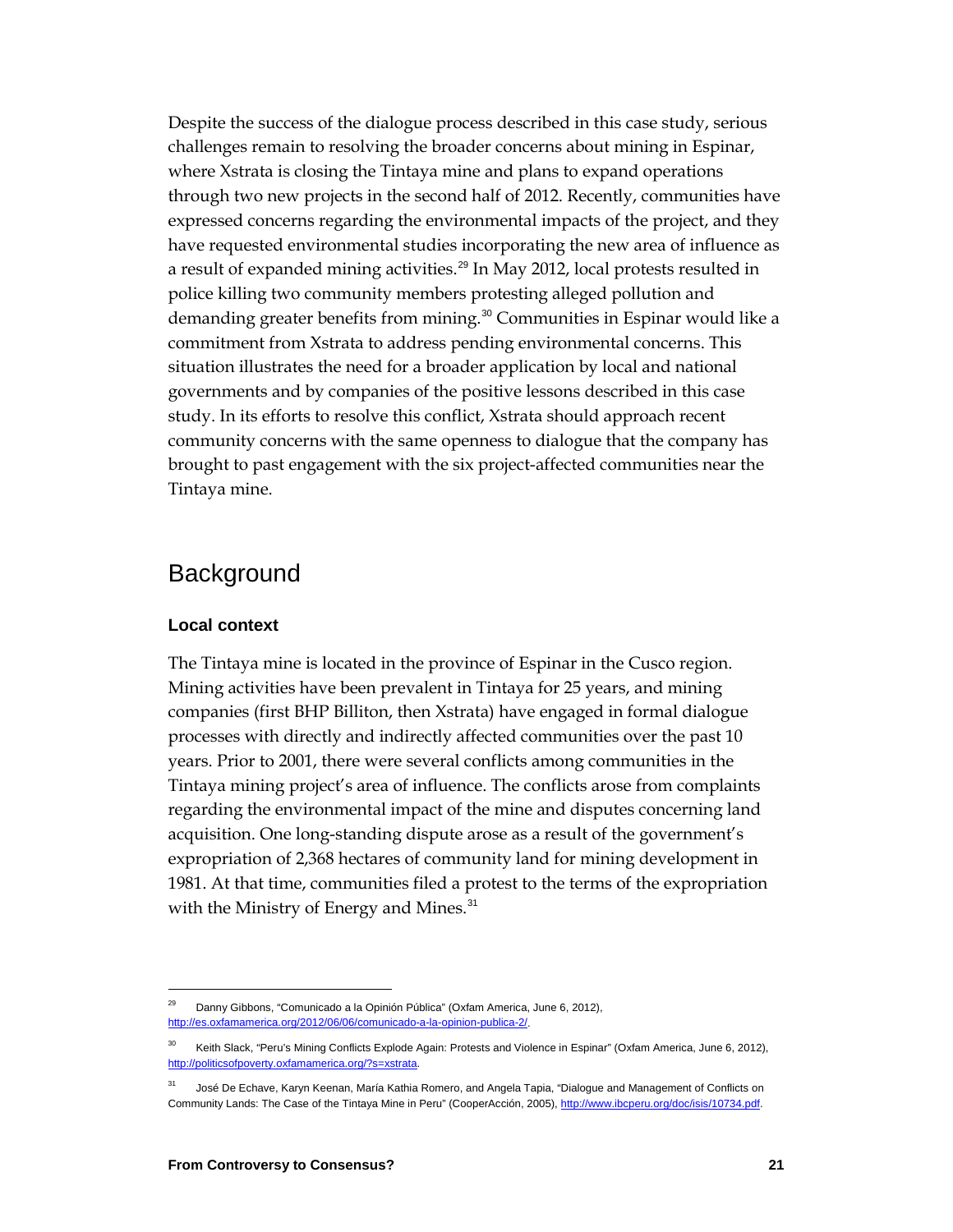In 2001, the nongovernmental organization CooperAcción and CORECAMI produced an environmental assessment to examine the impacts of Tintaya mining operations. Based on the findings of this study, communities in the project's area of influence, together with CORECAMI and the National Confederation of Communities Affected by Mining in Peru (CONACAMI), solicited the support of Oxfam Australia's mining ombudsman. The mining ombudsman was an attempt by Oxfam Australia to fill the role that it believed should have been played by a formal government ombudsman, including the mediation of disputes between affected communities and Australian mining companies operating overseas. Communities asked the mining ombudsman to investigate their claims, advocate for them before BHP Billiton executives, and launch a dialogue process. The dialogue roundtable emerged as a result of the mining ombudsman's intervention.

#### **Stakeholders**

- Project-affected communities: Tintaya Marquiri, Alto Huancané, Bajo Huancané, Huano Huano, Alto Huarca, and Huisa
- Companies: BHP Billiton (until 2006) and, at present, Xstrata
- Organizations providing technical assistance: CONACAMI, CORECAMI, CooperAcción, Oxfam America, and Oxfam Australia

## Consultation process

#### **Formation of the dialogue roundtable**

As noted above, during the first years of the Tintaya mine's operation there was a great deal of distrust between project-affected *campesino* communities, the mining company, and local and national government representatives. Oxfam Australia's mining ombudsman Ingrid MacDonald joined the process in an effort to diffuse these tensions and foster productive dialogue, and her participation marked an important milestone in the dialogue process.

MacDonald made her first visit to the project's area of influence in 2001. She met with affected communities to document their complaints, and she conducted a field investigation regarding the veracity of the complaints detailed in the environmental assessment. She led a first dialogue session, which included representatives of BHP Billiton, CONACAMI, Oxfam America, CORECAMI, the municipality of Espinar, and CooperAcción. During the session, participants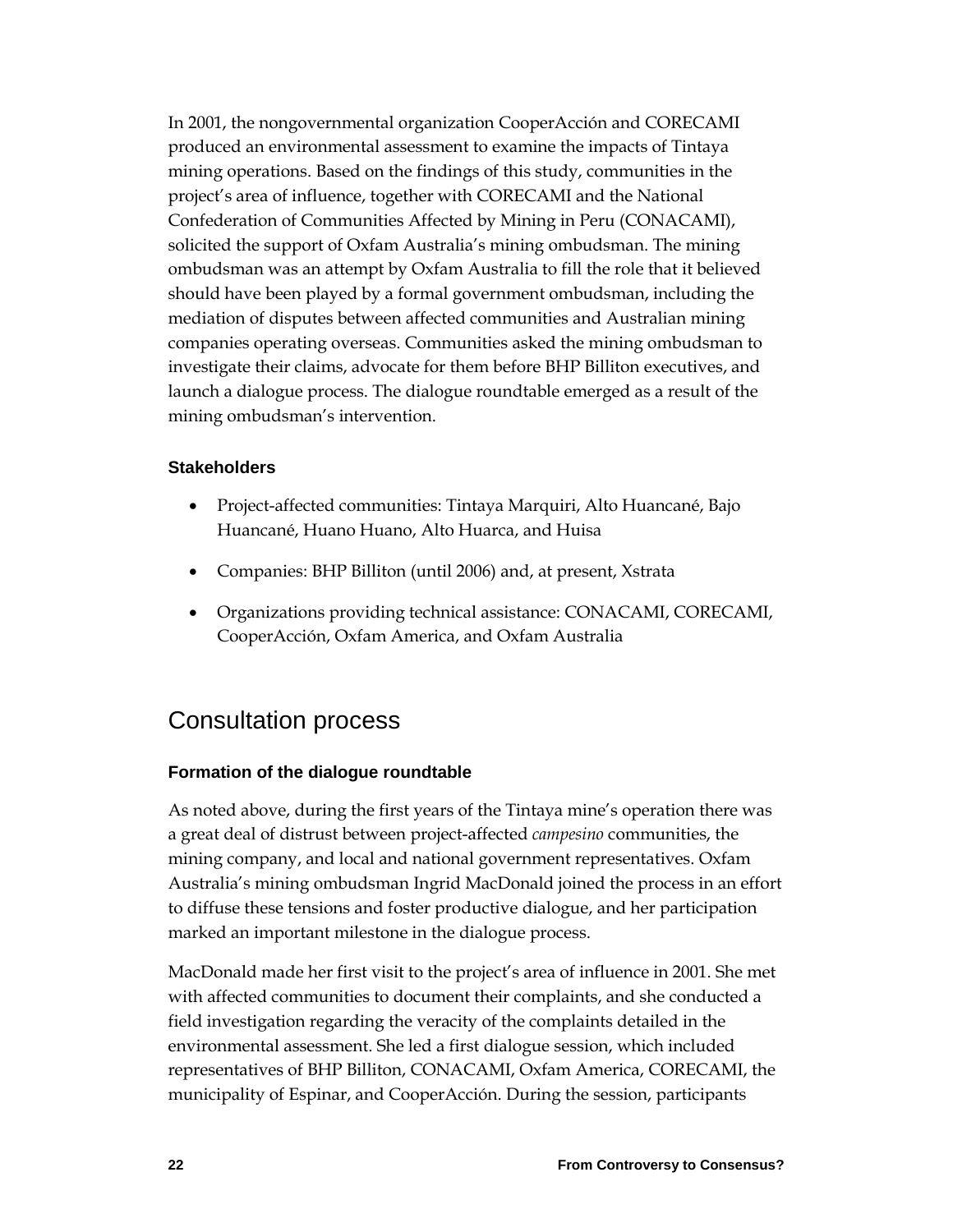decided to create a dialogue roundtable in which the communities, the company, and other stakeholders could all participate and discuss existing challenges and disputes.

BHP Billiton asked for one month to prepare for the process, a request accepted by all parties. The first roundtable meeting occurred on February 6, 2002. In that meeting, stakeholders established clear guidelines for the process. They agreed to a code of conduct,<sup>[32](#page-20-1)</sup> a narrow list of priority issues, and the process for consultations and dialogue. They also determined that this process would employ both plenary sessions (that would make use of an external facilitator) and working group discussions.

At the request of the communities, the roundtable did not include representatives of the Ministry of Energy and Mines or any other agency of the Peruvian executive branch. However, the roundtable did invite the municipality of Espinar province to participate. The parties agreed that roundtable operations would be financed through a fund made up of contributions from all of the stakeholders involved.

## Functioning of the dialogue roundtable

Roundtable participants divided into four working groups on the issues of land, environment, human rights, and development. Representatives of each community participated in each commission, as did representatives of the mining company, CooperAcción, and CORECAMI. Community delegates or leaders managed the groups. Each group created work plans, held meetings, arranged training workshops, and produced reports about its work.

Plenary sessions were held at least twice a year. Leaders of the six community assemblies participated in the plenary sessions, as did representatives of the mining company, CooperAcción, and Oxfam. Plenary sessions aimed to evaluate progress made in working groups and the functioning of the roundtable generally, and they provided a forum for the company to respond to community concerns. The facilitator of the dialogue had to be neutral and trusted by all stakeholders. The plenary involved two days of work and was held outside of Espinar so that community members could concentrate on the issues and express their opinions freely and calmly. The mining company and CooperAcción covered expenses for the meetings.

<span id="page-22-0"></span>The Code of Conduct required balanced representation, confidentiality, transparency, flexibility, and adherence to schedules, and that participants demonstrate mutual respect and seek consensus.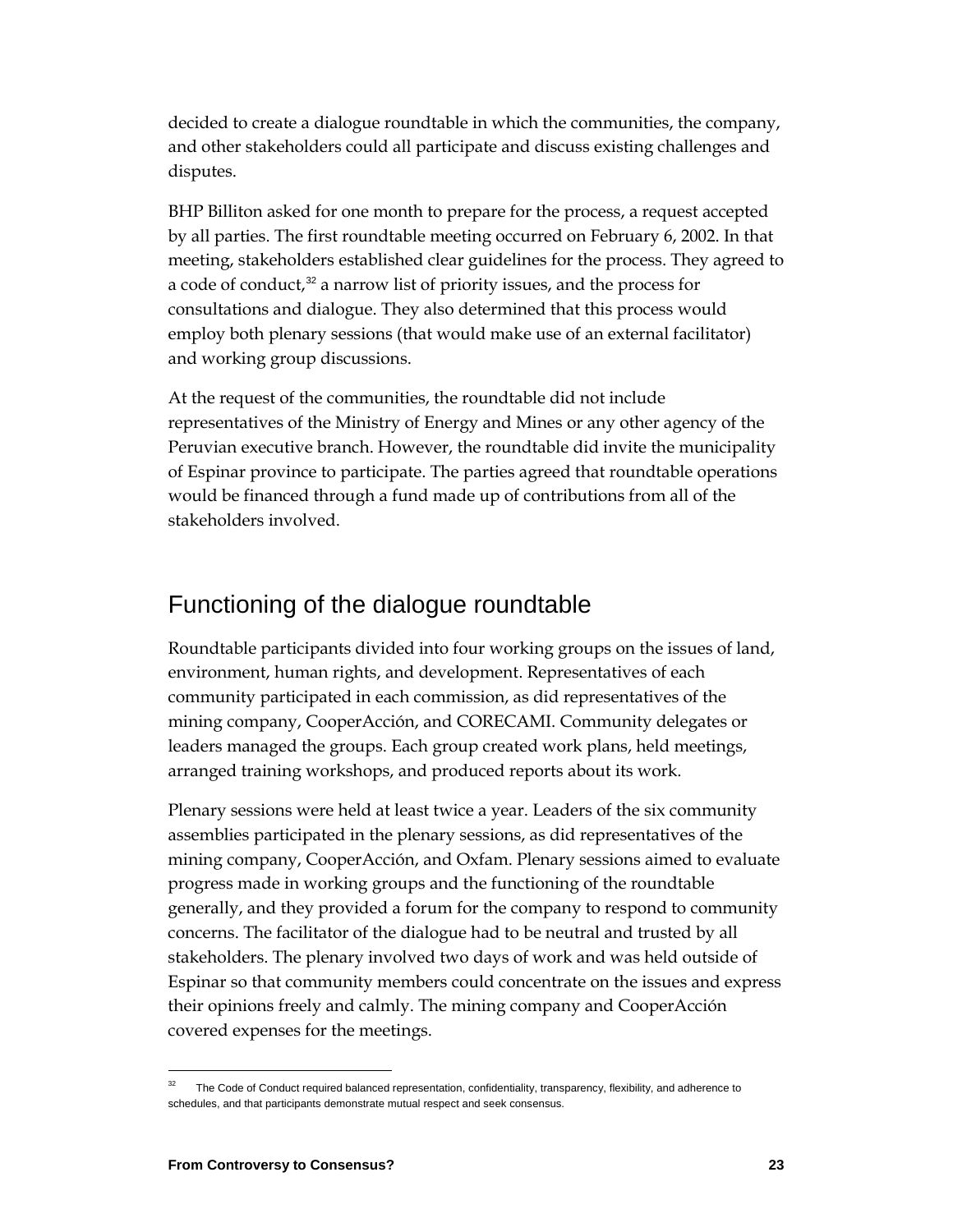*When the Roundtable was formed, we agreed on four important topics: lands, human rights, environment, and sustainable development. We were in agreement about these four topics because that's where we had identified problems and we were able to classify them into those categories. ... We have worked as a team: community, company, and supporting organizations.*

—Erasmo Huanqqe, Tintaya Marquiri community, 2012

In order to bolster the technical capacity of communities to engage in the dialogue process, CooperAcción and specialist consultants provided technical assistance to all six communities on a wide range of issues. These included, for example, dialogue and negotiation, human rights, environmental monitoring, mining technology, leadership and self-esteem, and domestic violence (the latter at special request from women in the community). CooperAcción has provided ongoing support to these communities for close to a decade, adapting its assistance according to the changing needs and demands of the communities.

## Negotiated agreement

In December 2004, dialogue resulted in a written agreement of the parties. Prior to signing this agreement, communities reviewed the text carefully with CooperAcción and Oxfam to ensure a full and clear understanding of the document. The agreement specified commitments made by the mining enterprise and by the communities—a singular achievement and real milestone in Peru. BHP Billiton agreed to the following:

- Provide adequate compensation to communities for the lands expropriated by the Peruvian government in 1982 and later purchased by the company. The company also agreed to provide the communities additional land (25–50 percent above the amount expropriated), as well as technical assistance to facilitate resettlement onto the new lands.
- Obtain the prior consent of communal and individual landowners before launching new exploration activities on their lands.
- Recognize the importance of sustainable development for the future of the communities that live next to the mine, as well as the right of communities to determine the pace of development based on their vision and decisionmaking processes. The signing parties approved the creation of a "community development fund" that would include funds from international cooperation agencies, public and private organizations, and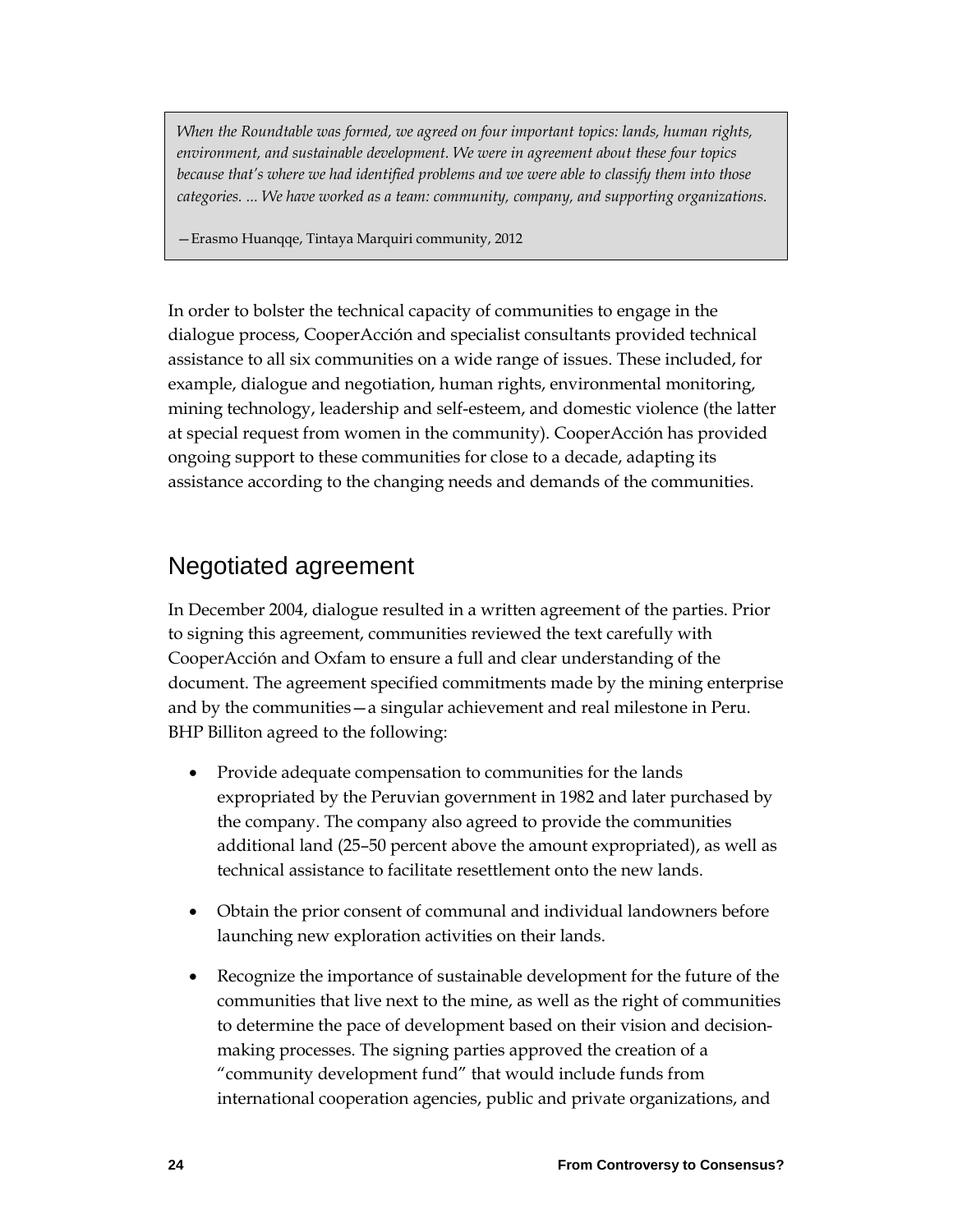from the company itself. Since 2004, the mining company has dedicated \$360,000 per year to the community development fund.

- Monitor environmental impact in accordance with environmental quality standards adopted by consensus. Monitoring efforts include a joint environmental monitoring program with indicators for human and animal health and a community environmental watch system.
- Address the human rights violations reported by communities<sup>[33](#page-22-0)</sup> and continue to use the roundtable as an ongoing mechanism to resolve disputes and support the sustainable development of the communities.

When BHP Billiton sold its mining operations to Xstrata in 2006, Xstrata agreed to honor all of BHP Billiton's agreements with local communities.

The dialogue roundtable functioned regularly until 2012, and the agreements made have been implemented. In fact, the working groups on land and human rights have very few issues left to resolve. At this time, the dialogue roundtable is interested in becoming more of a "development" roundtable, as its members are calling it. Communities aim to secure technical assistance from organizations specializing in local sustainable development to inform their development plans and to seek funding to complement the community development fund.

## Lessons learned

## **Companies should find ways to formalize a space for dialogue with communities.**

Interviewees for this research highlighted the creation of the roundtable as a key accomplishment. The roundtable, along with the written agreement documenting the commitments of the parties, allowed for stability and continuity in the dialogue process. Maintaining an ongoing space for dialogue also allowed communities to air concerns or complaints at an early stage, preventing them from escalating into future conflict scenarios or lawsuits. Local government participation in the dialogue was also useful.

Interviewees found helpful the practice of delegating the role of recording the agreements between parties to a neutral entity. They also highlighted the importance of creating a code of conduct for dialogue early in the process and of

<span id="page-24-0"></span><sup>33</sup> For more information on community claims of human rights violations, see De Echave, Keenan, Romero, and Tapia, "Dialogue and Management of Conflicts on Community Lands," 21.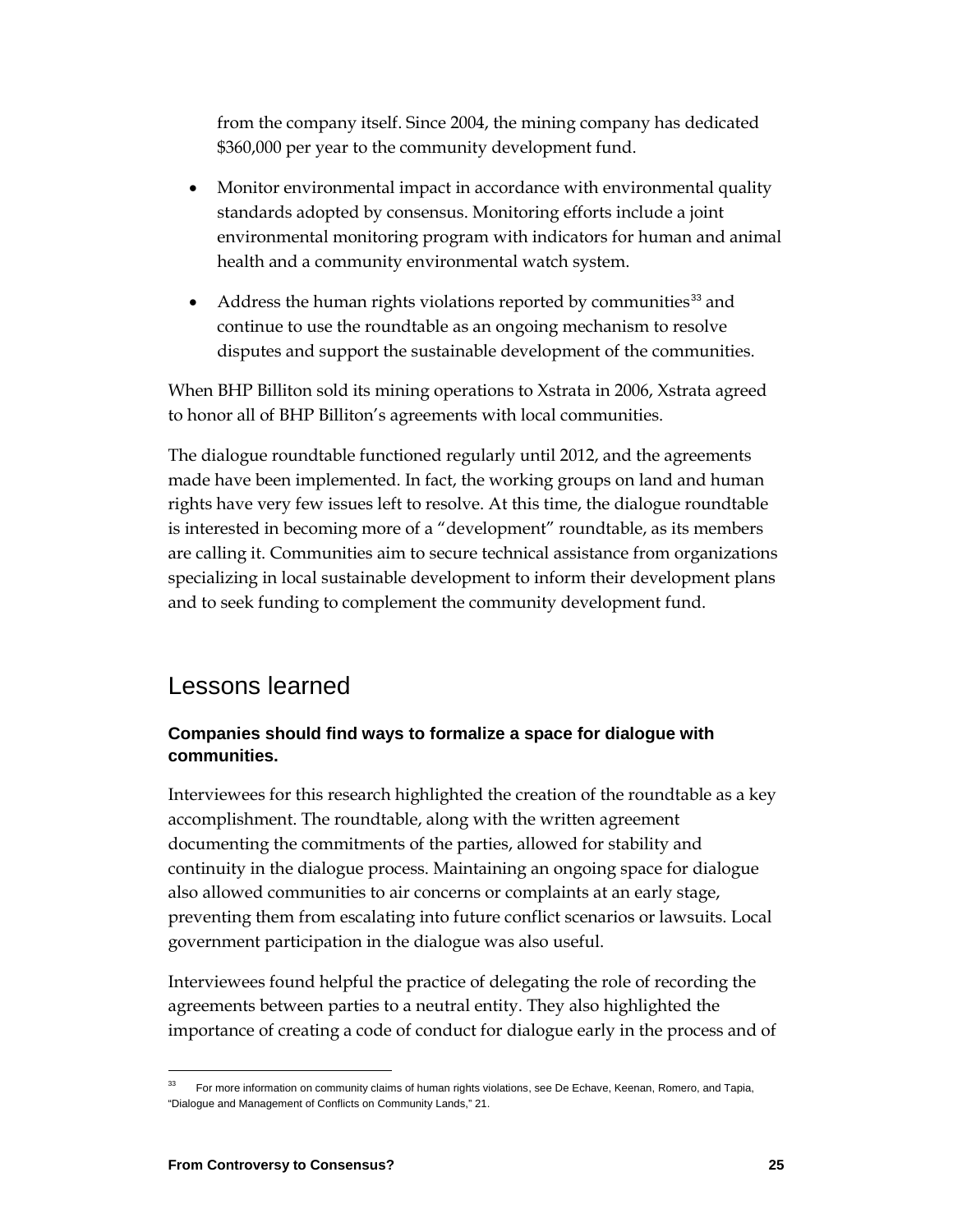ensuring that all parties respect this code. Because the project's area of influence may change as a result of adjustments during project implementation, roundtable participants should evaluate and revise membership in an ongoing manner as necessary to ensure that all relevant stakeholders have a seat at the table.

*The strength lies in having institutionalized it [the dialogue], because an agreement was made to meet regularly, and I think that has been respected over time.* 

—Esteban Chacón, official of the provincial municipality of Espinar and member of CORECAMI, 2012

## **Dialogue processes should prioritize joint decision-making and attaining community consent.**

Consultation processes should consist of an ongoing dialogue process that prioritizes creating a shared vision for local development accepted by all parties and that empowers communities to either give or withhold their consent to the project moving forward. In the Tintaya case, both the company and the communities demonstrated a willingness to engage in consensus building. In fact, participation in decision making extended beyond the members of the roundtable; community leaders brought all working group plans back to their respective communities for approval prior to implementation. Interviewees highlighted the importance of giving communities the final say on whether and how projects move forward.

## **Governments and civil society should support the participation of women in the dialogue process by reducing barriers to their engagement and implementing leadership capacity-building programs when relevant.**

Although some women have participated in the Tintaya dialogue roundtable, in practice they have had notably less participation in the working groups and plenary sessions than men. Two main factors contribute to this imbalance: (1) community delegates to the dialogue roundtable must be elected in a community assembly and women are elected less frequently, and (2) women tend to have fewer available resources to assume the costs of participation (in terms of both time and money). Other barriers to women's participation include family responsibilities and domestic tasks that keep them from leaving the home, language (most speak the local language of the indigenous peoples, Quechua), embarrassment about speaking in public, and lack of technical preparation. However, in the instances that women have participated, several have demonstrated strong negotiating skills. For example, the mothers' club from the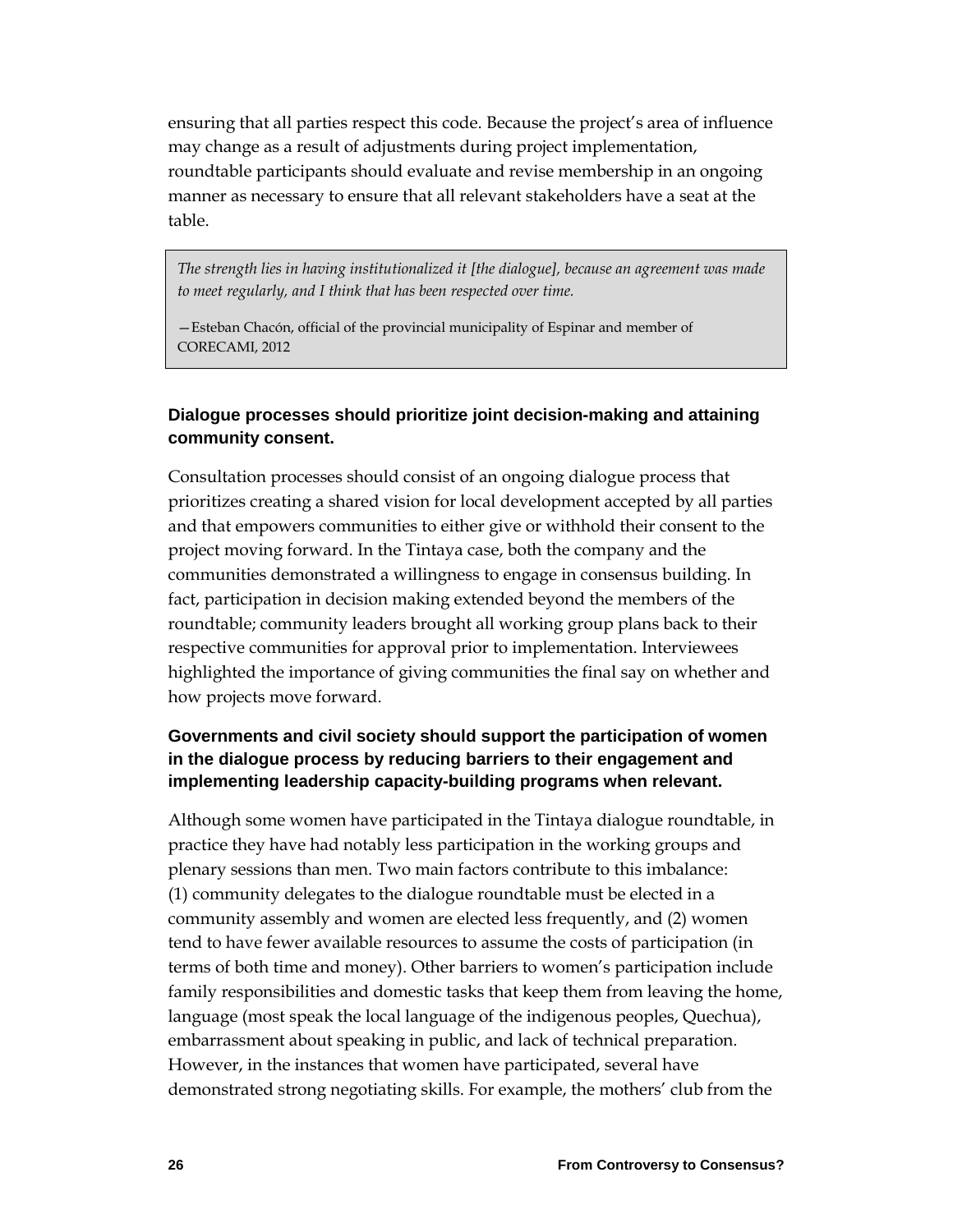community of Alto Huancane sold its 140 hectares of land to Xstrata for approximately US\$360,000 (equivalent to 1 million *soles*).

#### **Governments and civil society should prioritize strengthening community capacity to engage in dialogue and negotiation**.

To engage meaningfully in dialogue, communities must be aware of their rights and possess the confidence to demand respect for these rights. In this case, with support from partner organizations, community leaders strengthened their dialogue and negotiation skills considerably. Community interviewees noted that trainings helped them to increase their confidence and leadership ability at the time of negotiation. Hearing of the experiences of indigenous communities in other parts of the world also proved useful to building local capacity. For example, representatives of indigenous communities in Canada visited these communities and shared information about similar experiences. This kind of learning helped Tintaya communities to evaluate their position vis-à-vis the project and define their strategy for negotiation.

*We have had visits from indigenous communities of Canada and they told us about the benefits they have received from these projects ... very interesting, and that's when we told the company that they have to comply with their social and environmental responsibility.* 

—Flavio Huanqqe, former president of the Alto Huancané community, 2012

## **Dialogue with communities should be conducted in local languages and scheduled according to community preferences.**

To promote inclusivity, government and companies holding consultations should consult with communities regarding both the working language of and timing of meetings. In this case, interviews suggested that men typically receive information in both Spanish and Quechua, but that women prefer to receive information in Quechua. Women expressed a preference for meetings to be held in the morning, while men had no stated preference for time of day.

## **Roundtables should consider developing communications plans that promote information sharing with project-affected communities and make strategic use of media.**

Ongoing communication between the community and its representatives is critical, and interviewees for this research noted that community leaders might have done more to provide updates on the dialogue process to community members and to generate publicity around the agreements reached. Such communication would have enabled communities to better track the roundtable's progress and to avoid misunderstandings. For example, members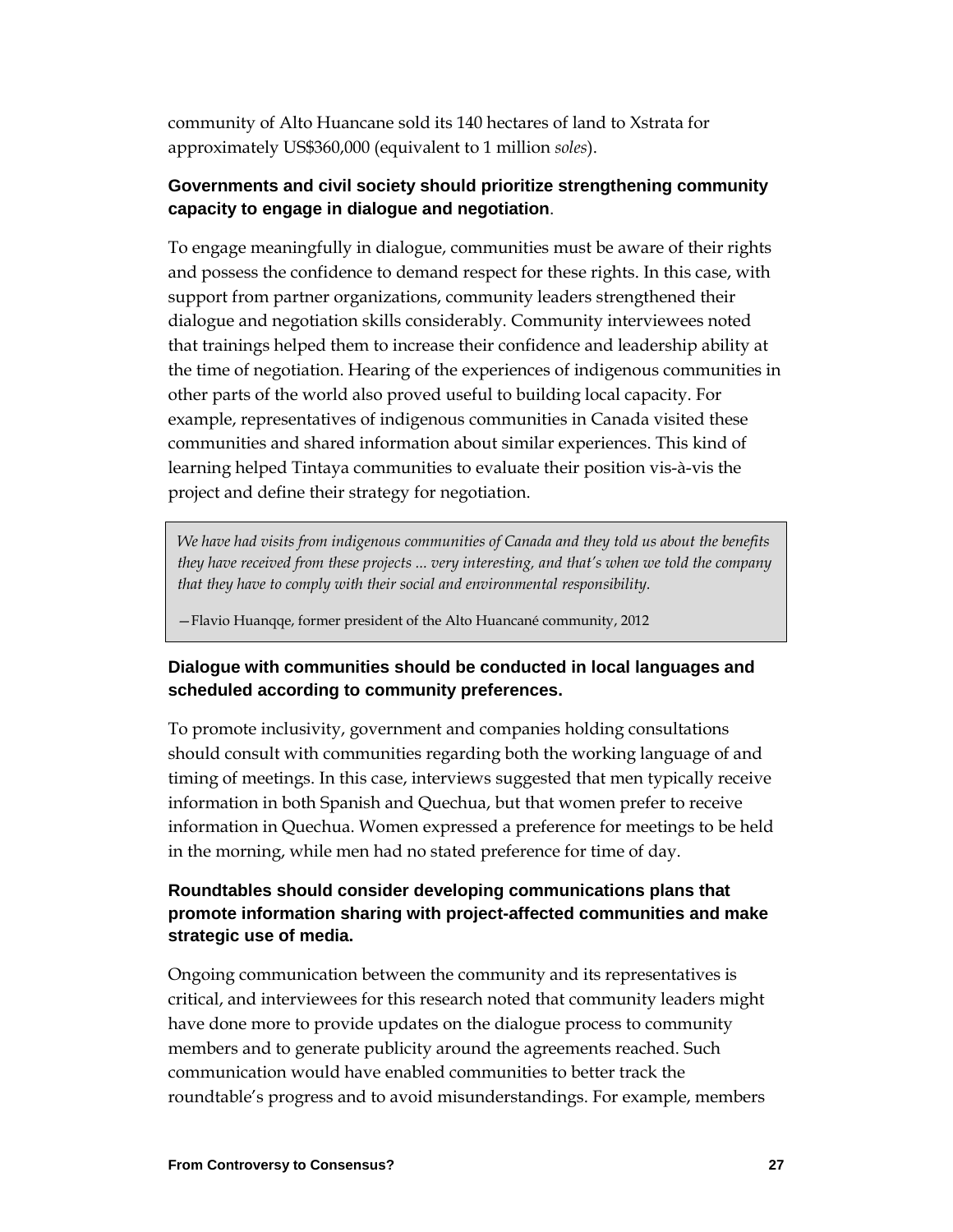of the roundtable did not widely publicize results of their environmental monitoring efforts. If these results had been shared more widely, perhaps they might have cleared up doubts and reduced anxiety among community members.

Communications plans should consider how to employ media in a strategic way to promote inclusive information sharing. Plans should consider messaging not only to directly-affected communities, but also to a broader audience of communities throughout the province where the project is located. Interviewees reported that men in the project-affected area tend to receive information from more and varied kinds of media (e.g., radio, television, print documents, etc.), while women tend to prefer receiving information from the radio and through presentations made in workshops or informational meetings. A good communications plan would consider these types of customs and preferences.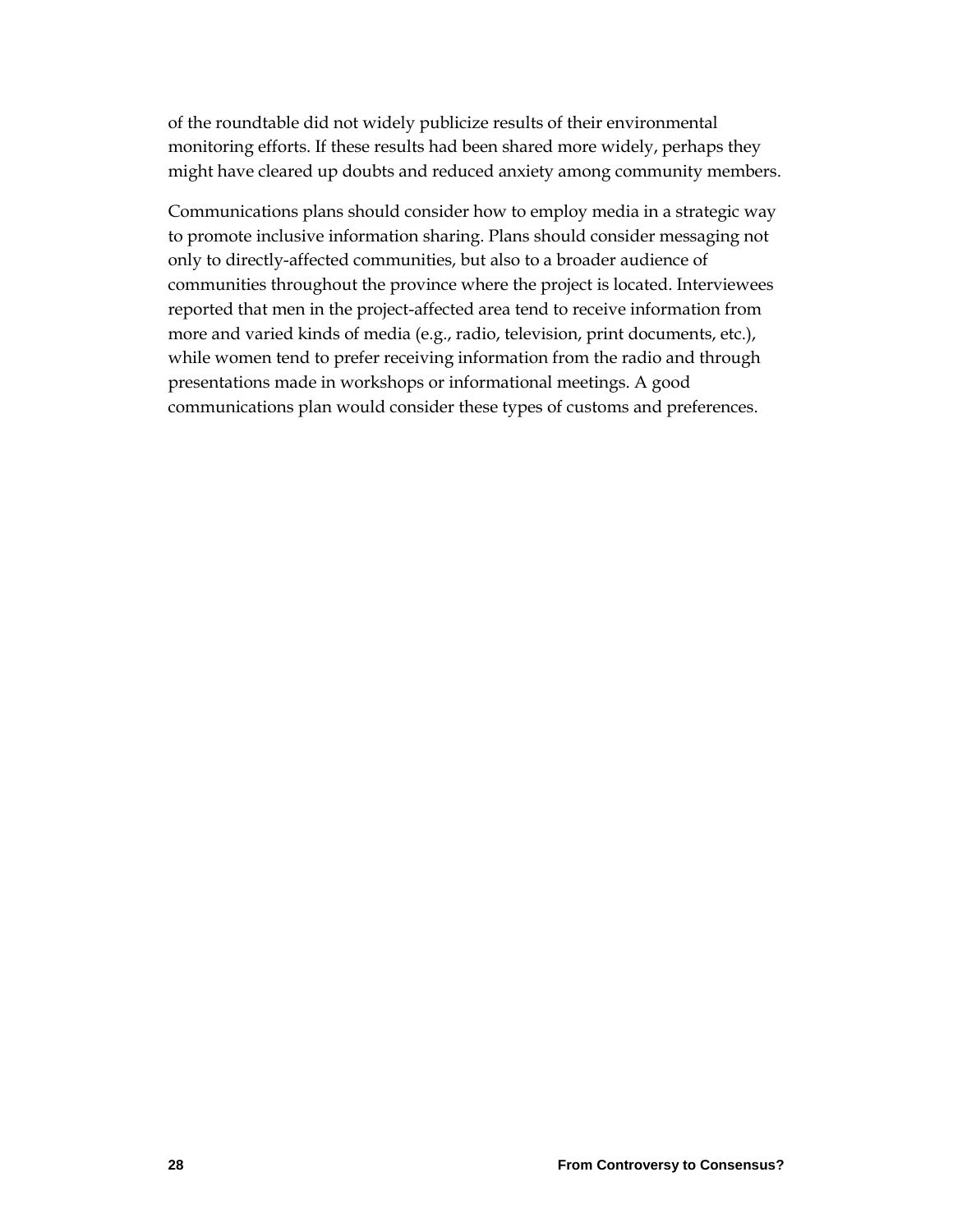## Bolivian government consultation with the Guaraní indigenous peoples of Charagua Norte and Isoso

In 2010, the Bolivian Ministry of Hydrocarbons and Energy (MHE) coordinated a highly successful consultation process around a proposed hydrocarbon exploration project in the indigenous territory of Charagua Norte and Isoso, located in the Santa Cruz region. Ultimately, the process resulted in a signed agreement between the Bolivian government and the Guaraní Peoples Assembly of Charagua Norte and Isoso (APG, for the Spanish acronym) documenting community consent prior to the initiation of exploration activities by the Argentine company Pluspetrol. The consultation process reached a positive outcome thanks largely to the willingness of the MHE to respect the use of traditional Guarani institutions and systems.

## **Background**

## **Location and description of the project**

According to this project's public information document (a resource developed by the government that provides an overview of project plans and expected impacts), the project is located in Cordillera province in the municipality of Charagua in the department of Santa Cruz within the ancestral territories (TCOs)[34](#page-24-0) of the Guaraní people of Charagua Norte and Isoso. The area of direct influence of the project includes 20 communities of the 33 communities that make up the TCO, and one peasant farming territory called Aldea Uno.

The public information document indicates that 90 percent of the seismic lines (a hydrocarbon exploration activity that uses equipment to gather information about subsurface geology) are located inside the Charagua Norte TCO and the remaining 10 percent are in the Isoso TCO. The communities that are the closest to the seismic lines are Tacobo (1.5 km), El Carmen del Espino (1.1 km), Guariri (0.5 km), Masavi (1.0 km), Aimiri (1.1 km), Takuru (0.9 km), San Isidro (1.0 km),

<span id="page-28-0"></span>TCOs are traditional communal lands recognized by the Bolivian Constitution.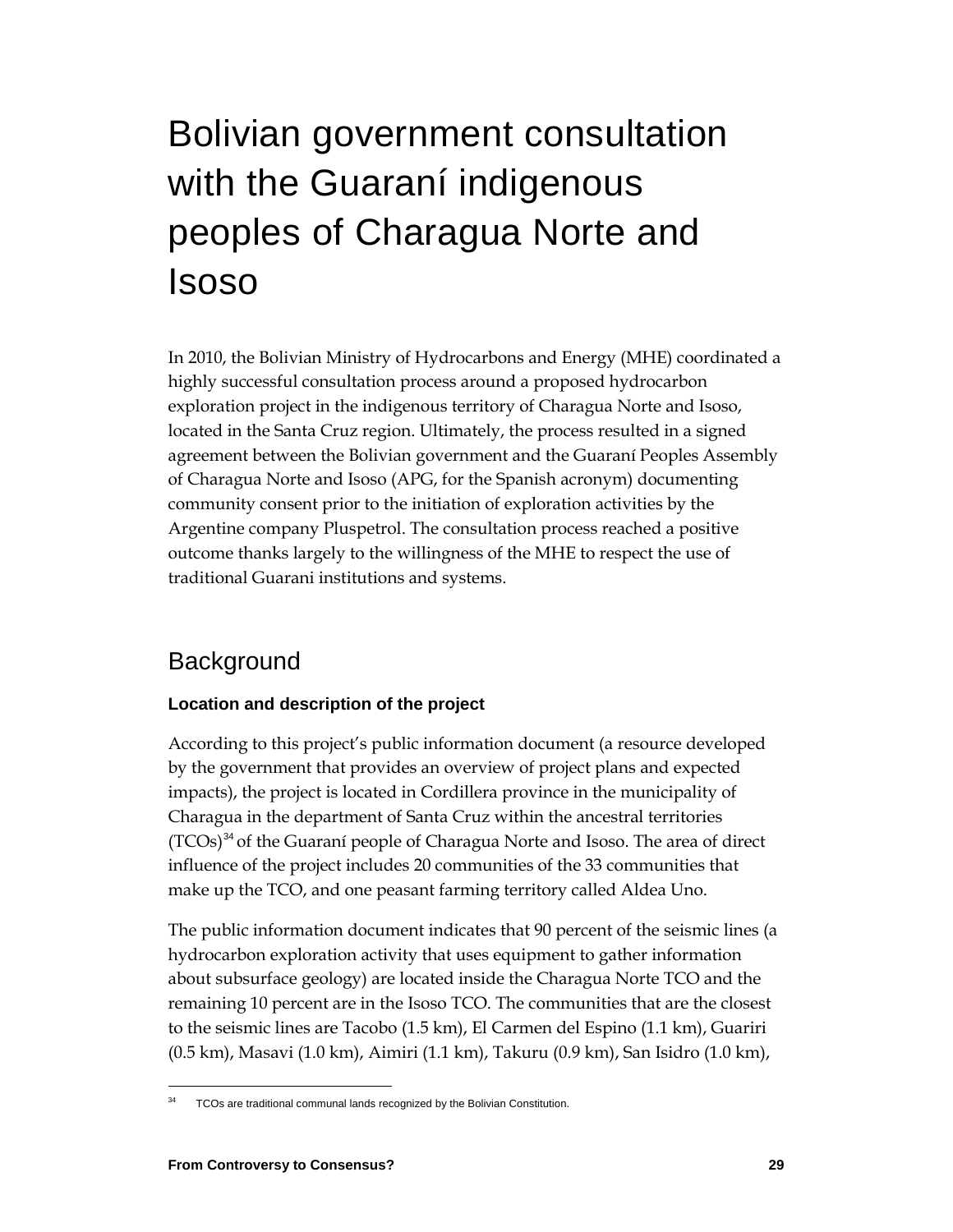and Taputa (0.1 km). However, the document leaves out several communities that are part of the Charagua Norte TCO, and these communities could also be affected by the project because of its magnitude and reach inside the indigenous territory.

## **Legal framework**

- Bolivian Constitution
- Hydrocarbons Law No. 3058
- Supreme Decree No. 29033, which regulates consultation and participation with indigenous peoples and peasant communities concerning hydrocarbon activities
- Convention 169 of the International Labour Organization (ratified by the Bolivian Congress)
- United Nations Declaration on the Rights of Indigenous Peoples (ratified by the Bolivian Congress)
- Other international instruments pertaining to indigenous peoples' rights

#### **Stakeholders in the consultation process**

- General Office on Socio-Environmental Management at the Ministry of Hydrocarbons and Energy, the agency responsible for implementing consultation processes
- Ministry of Water and the Environment, the relevant environmental agency in Bolivia
- Yacimientos Petrolíferos Fiscales Bolivianos (YPFB), Bolivia's national oil company
- Secretariat for Natural Resources and the Environment of the national APG
- Council of the Captaincy<sup>[35](#page-28-0)</sup> for the Charagua Norte APG
- Socio-Environmental Monitoring Unit of Charagua Norte (made up of Guaraní community monitors)
- Council of the Captaincy for the Upper and Lower Isoso APG

 $35$ Captaincies represent territorial and political jurisdictions within the organizational structure of the Guaraní peoples.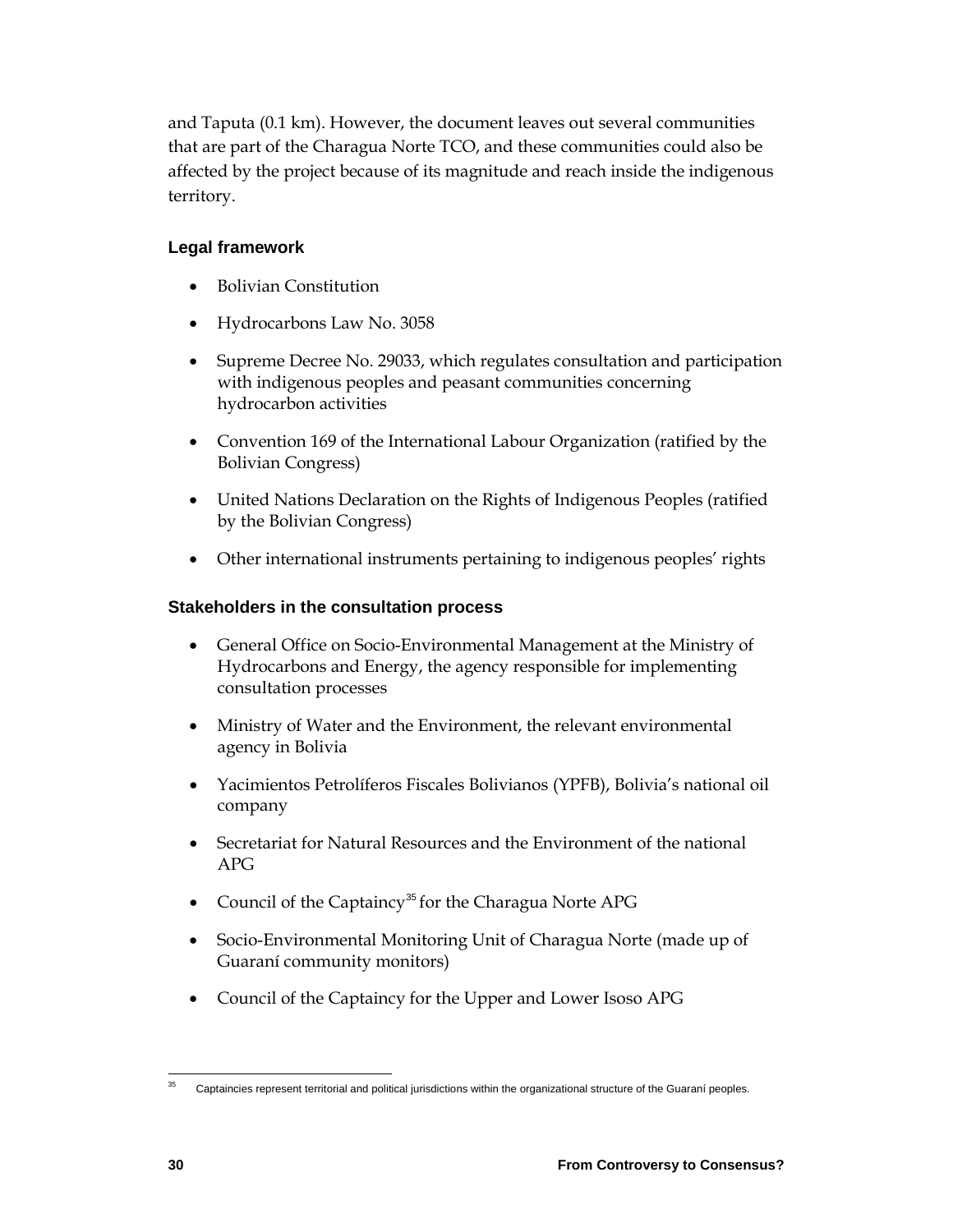- Community captains (Guaraní authorities)
- Centro de Estudios Jurídicos e Investigación Social (CEJIS; the Center for Legal Studies and Social Research), a nongovernmental organization that provides technical assistance and support to communities.

## Initial failures and redirection of the consultation process

On Dec. 16, 2009, indigenous leaders from project-affected communities held a preliminary meeting with the Ministry of Hydrocarbons and Energy to discuss the scope of the project and develop a preliminary proposal for implementing the prior consultation process. This meeting led to the signing of a statement of understanding on Jan. 22, 2010. The statement was meant to launch the consultation process, which was to encompass two informational workshops and a meeting to validate agreements.

The MHE conducted one workshop in February and another in March, in line with the timetable agreed upon in the statement of understanding. For various reasons, however, consultation process workshops were not successful. The workshops involved just four communities and therefore did not reflect adequate community representation. Further, the workshops were limited to providing information on technical measures of the project. Workshops consisted of a PowerPoint slide show, which essentially summarized an informational pamphlet created by Pluspetrol Bolivia Corporation, the private oil company that hoped to explore the area.

The MHE itself acknowledged that indigenous communities received only partial information, which did not include up-to-date maps of the communities, areas of possible impact, socio-environmental prevention and mitigation measures, or information on planning for the consultation process. In addition, the MHE had not developed its timetable for specific activities in coordination with the APG (national organization). For all these reasons, indigenous leaders requested that the timetable be revised and that new planning be conducted to improve coordination and broaden participation with communities. In response to this request, MHE redirected the consultation process in a manner consistent with the traditional forms of decision making and participation of the Guaraní indigenous people.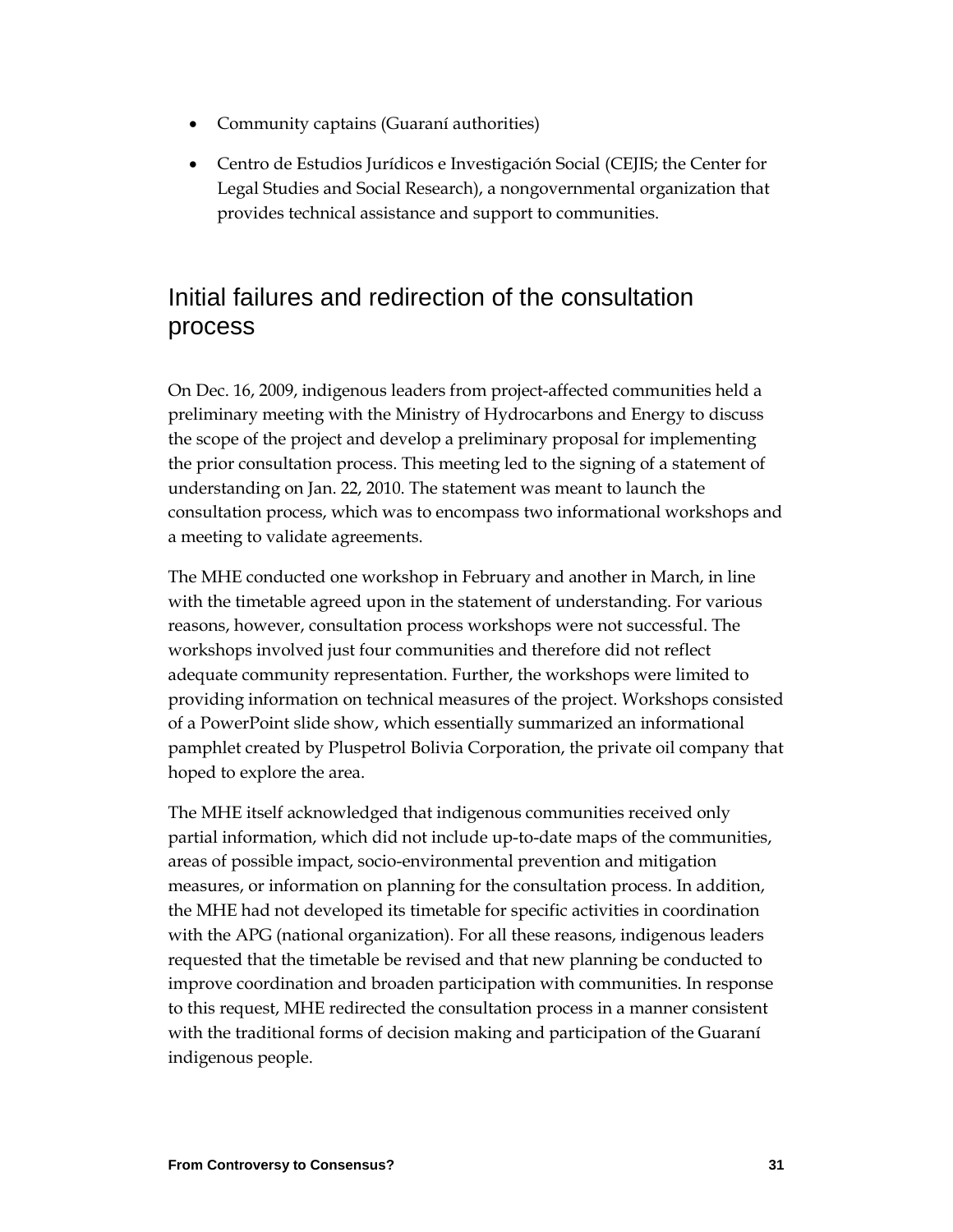## Consultation method

After MHE's inadequate effort to gain the prior consent of the Guaraní people through quick and essentially administrative processes, the Guaraní people proposed methodological guidelines for redirecting the consultation process in line with their traditional forms of organization and decision making. Held on April 29 and 30, the first indigenous assembly for consultation and participation aimed to achieve consensus and validation of the new planning and consultation process proposed by indigenous leaders of the Charagua Norte APG. Assembly participants reached agreement on the following points:

- Stakeholders must reach consensus at each phase of the consultation process in order to achieve "prior consent," and processes must be in line with Bolivia's current legal framework.
- The consultation process must respect the territorial integrity, institutional structures, norms and procedures, collective rights, and self-determination of the Guaraní people.
- The consultation process must generate a space for broad democratic participation through intercultural dialogue.
- The consultation process must be reprogrammed with new activities and budget to make it feasible to carry out its phases with respect for the rights of indigenous peoples.

On May 8 and 9, the second indigenous assembly for consultation and participation focused on topics of coordination and improving information. With this assembly, participants identified possible socio-environmental impacts of exploration activities. Guaraní indigenous leaders incorporated information obtained through earlier work done by the Socio-Environmental Monitoring Network of Charagua Norte, a local Guaraní community monitoring network established prior to the initiation of this consultation. On May 20 and 21, the field inspection began. The Socio-Environmental Monitoring Network of Charagua Norte, MHE, and CEJIS led the inspection, which consisted of observation and analysis of possible negative impacts that could result from Pluspetrol's exploratory activities. The field inspection resulted in the development of a registry of information for areas with higher levels of socio-environmental sensitivity.

Finally, on June 23 and 24, the third indigenous assembly was held in order to reach agreements between the MHE and Guaraní people of Charagua Norte and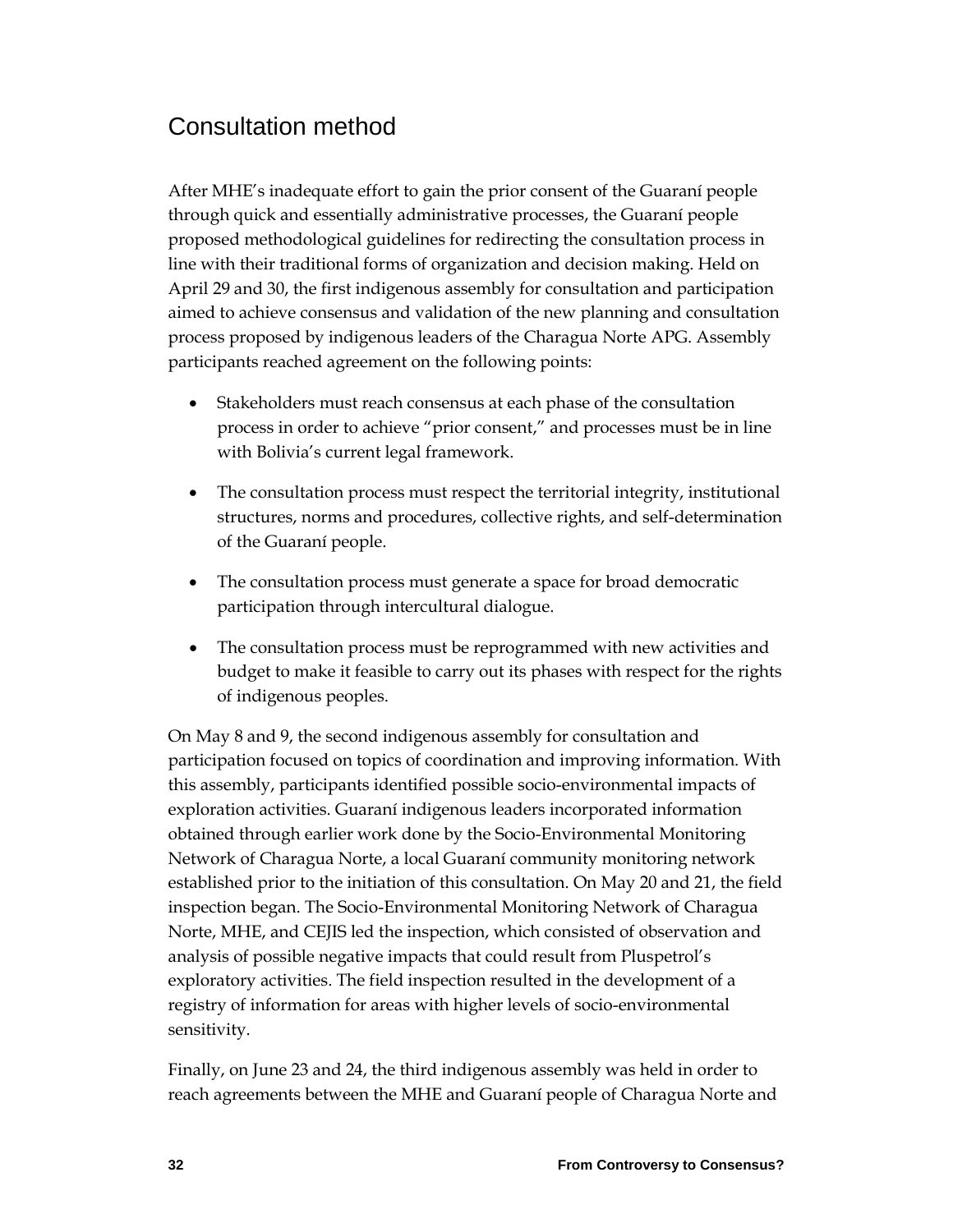Isoso. This event led to the prior consent of the Guaraní people in written agreement, through a process that respected the right of the Guaraní to make decisions regarding the use of their land and natural resources and in a context whereby the Bolivian government demonstrated respect for their rights and organizational structures.

## Lessons learned

#### **Indigenous peoples must have access to complete, truthful, and appropriate information.**

From the moment when the consultation began to incorporate indigenous perspectives and concrete information from community monitors (who had previously identified sensitive areas and socio-environmental impacts in their territory), the content and scope of the consultation improved noticeably. Without the active and effective participation of the communities, extractive industry activities are more likely to have negative effects on the environment and on the rights of indigenous peoples, and companies may tend toward assessing negative impacts in purely monetary terms.

#### **Consultation processes must respect indigenous peoples' traditional forms of participation and decision making.**

The broad participation of the communities of the Charagua Norte APG and of the subnational and national levels of the APG made it possible to redirect the consultation process toward a positive outcome. Importantly, indigenous communities conditioned their participation in the consultation process on absolute respect for the territorial integrity, traditional decision-making systems, indigenous rights, exercise of internal norms, and self-determination of indigenous peoples.

#### **It is important to get planning right at the outset.**

This consultation process represents a significant evolution from previous processes in Bolivia, and once again highlights the need to continue to improve regulations and laws regarding consultation with indigenous peoples. In this case, an initially flawed consultation process resulted in project delays. Not surprisingly, ultimately communities demanded that the process be redirected to their legal and legitimate channels. In many cases, such deficiencies can also lead to polarization and increased distrust among the government, communities, and companies, and this distrust at times escalates to conflict.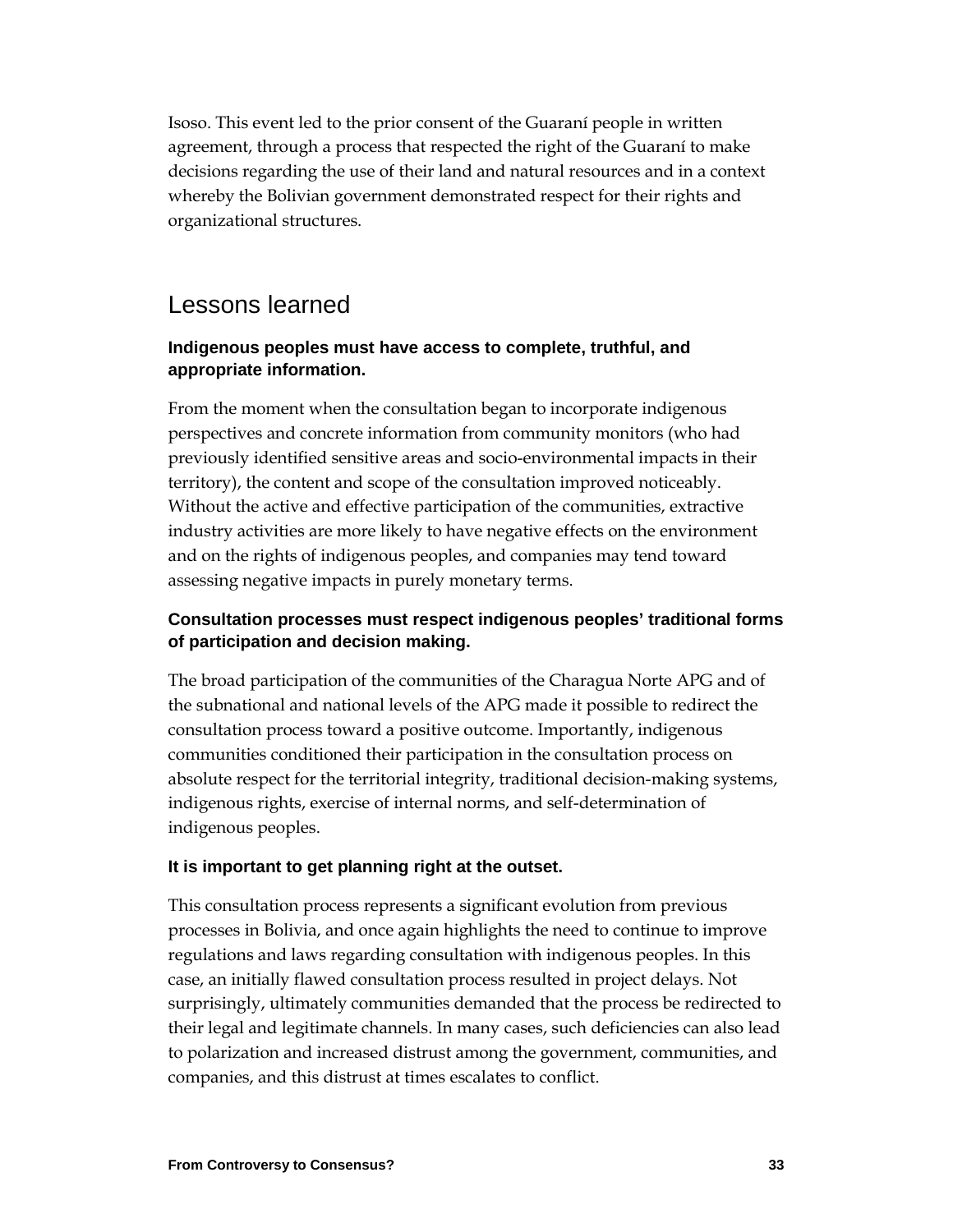## **Government agencies responsible for consultations must operate with openness and good faith.**

In this case, the MHE General Office of Socio-Environmental Management understood the need to redirect the consultation process in Charagua Norte, which initially began with some flaws, as described above. That office acted in a receptive, open, and proactive manner with indigenous leaders so that the consultation process could arrive at a positive conclusion. The case of Charagua Norte demonstrates the need for government agencies to maintain an attitude of openness and respect toward indigenous peoples' demands for prior consultation and consent.

## **Governments should support indigenous capacity-building to promote productive consultation processes.**

The Charagua Norte APG has been involved in a process of capacity building in the area of consultation and socio-environmental monitoring since 2008. The Indigenous Monitoring Network of Charagua Norte includes 15 local indigenous monitors, and has been incorporated as part of the organizational structure of the Charagua Norte APG. The network is also expanding indigenous monitoring to the different communities of the TCO. The indigenous monitors have written reports identifying socio-environmental impacts and vulnerable sites in socioeconomic and environmental terms. Several indigenous monitors are currently part of the new leadership council of the Charagua Norte APG, and the APG used information about their territory and natural resources as a basis for helping to transform the nature of the consultation process.

Strengthening the technical and political capacity of indigenous peoples is an essential prerequisite to developing an appropriate consultation process. Governments should assume a central role in building the capacity of indigenous peoples in the area of consultation and socio-environmental monitoring and must create strong mechanisms for transparency in the hydrocarbon sector.

## **Prior consultation must be aimed primarily at the prevention of social and environmental damages and impacts.**

As noted above, the Guaraní people of Charagua Norte had already developed their technical capacities before the government implemented its consultation. Therefore, the Guaraní Socio-Environmental Monitoring Network and the indigenous leaders of the Charagua Norte APG were able to focus on preventing the potential negative impacts of Pluspetrol operations and on making sure the company would assume its obligations and responsibilities regarding possible damage. Using the final agreement from the consultation as a binding document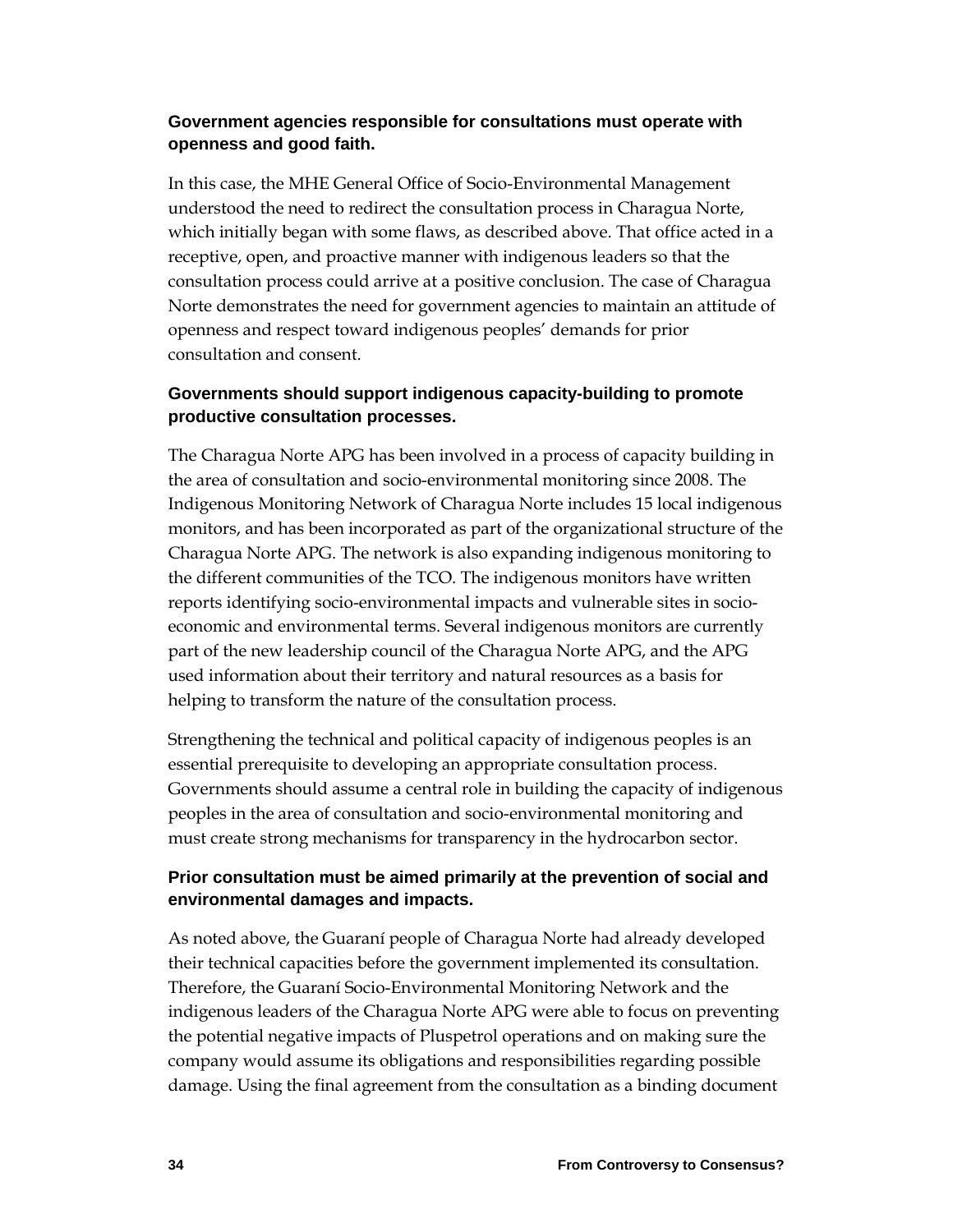(as mandated by Bolivian law), competent authorities must now ensure that the company fulfills its obligations and responsibilities through socio-environmental prevention and mitigation measures, developed with Guaraní input.

#### **An appropriate consultation process contributes to raising company standards for social and corporate responsibility.**

The successful Charagua Norte consultation has helped to improve the relationship between the Charagua Norte APG and Pluspetrol (although monitoring compliance with the consultation agreement will remain critical). The consultation agreement reached establishes Pluspetrol's obligations in terms of issues such as transparency and information generation, respect for the organizational structure of Charagua Norte, use of advanced technology in operations to prevent socio-environmental damage, and other issues. Thus, the consultation process has contributed to changing the balance of power between the indigenous organization and Pluspetrol and has improved conditions for the APG Charagua Norte as it works to promote indigenous rights in relation to the hydrocarbon activities in its territory.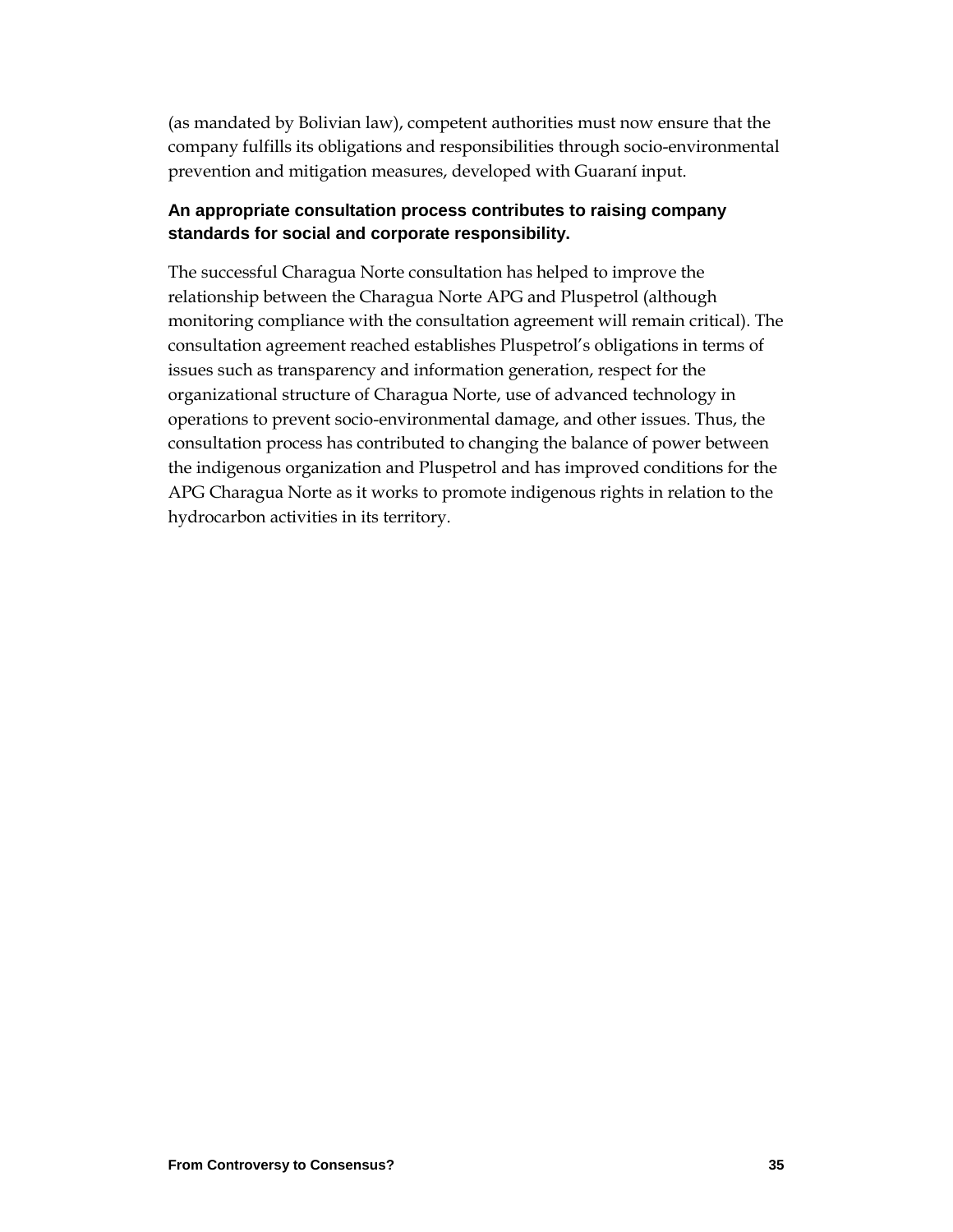## Conclusion

The three case studies in this report address consultation processes that involved indigenous peoples, civil society, and government and/or company representatives struggling to move from a place of tension and controversy to one of constructive dialogue.

The consultation managed by the subnational government of San Martin provides an example of local government effectively using a dialogue roundtable with indigenous peoples to foster participatory decision making. With a reasonable investment of time and resources, and a willingness to listen to indigenous voices, the local government managed to reach a healthy consensus among all actors and avoided generating tensions that might have led to social conflict.

Similarly, the Tintaya mine roundtable dialogue illustrates an instance in which stakeholders managed to diffuse social tension through the creation of a regular space for dialogue and consensus building. In this case, the mining company agreed to listen to local voices and make formal commitments on issues of key concern to communities.

Finally, in the case of the Charagua Norte and Isoso consultation, a participatory consultation process ultimately led to a binding agreement between the Guaraní organization of Charagua Norte and Isoso and the Bolivian government. The case demonstrates that when a government implements a participatory and meaningful consultation process, the process may lead to positive outcomes for the government, the company, and project-affected indigenous communities.

In order to see lasting benefits from consultation processes around extractive industry and other development projects with potentially significant impacts, governments and companies must:

- Concentrate their efforts on legal and legitimate consultation processes that aim to achieve the consent of local communities.
- Cast aside the idea of accelerating or evading consultation processes, and prioritize providing communities with access to full information and full participation in decision making.
- Adapt consultation processes to ensure that they respect traditional decision-making structures and customs, and that they allow adequate time to accommodate traditional processes.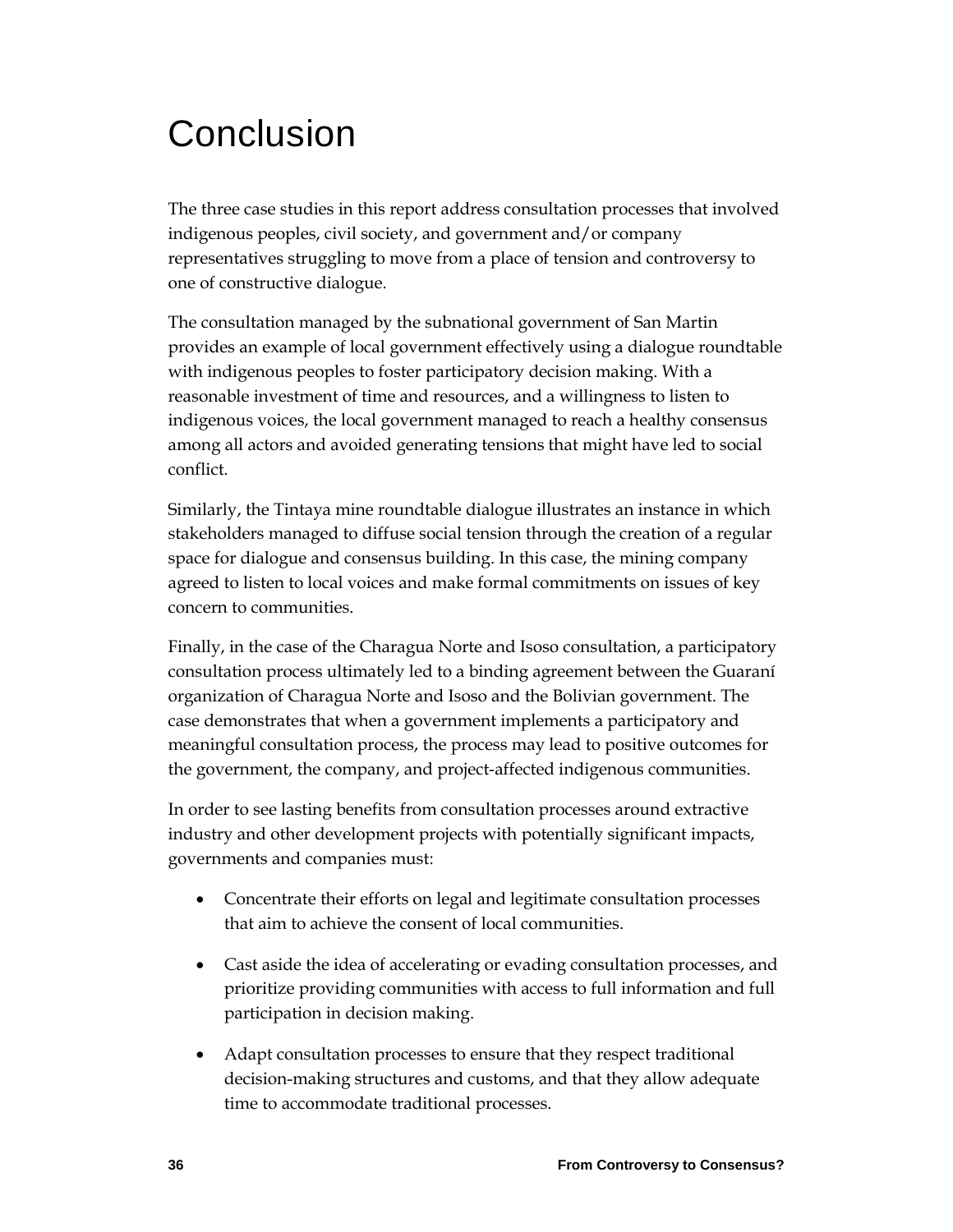The case studies described in this report demonstrate that achieving community consent is possible when all parties demonstrate good faith and openness. At the same time, inadequate consultation may lead to violations of rights (such as the right to a healthy environment, access to information, compensation, and reparations) as well as violations of rights concerning sacred places and other economic, environmental, cultural, and social rights. An appropriate consultation process to secure the free, prior, and informed consent of communities helps to reduce the risk of social conflict and helps to prevent situations in which communities might be forced to seek administrative or legal measures at the national and/or international levels in defense of their rights.